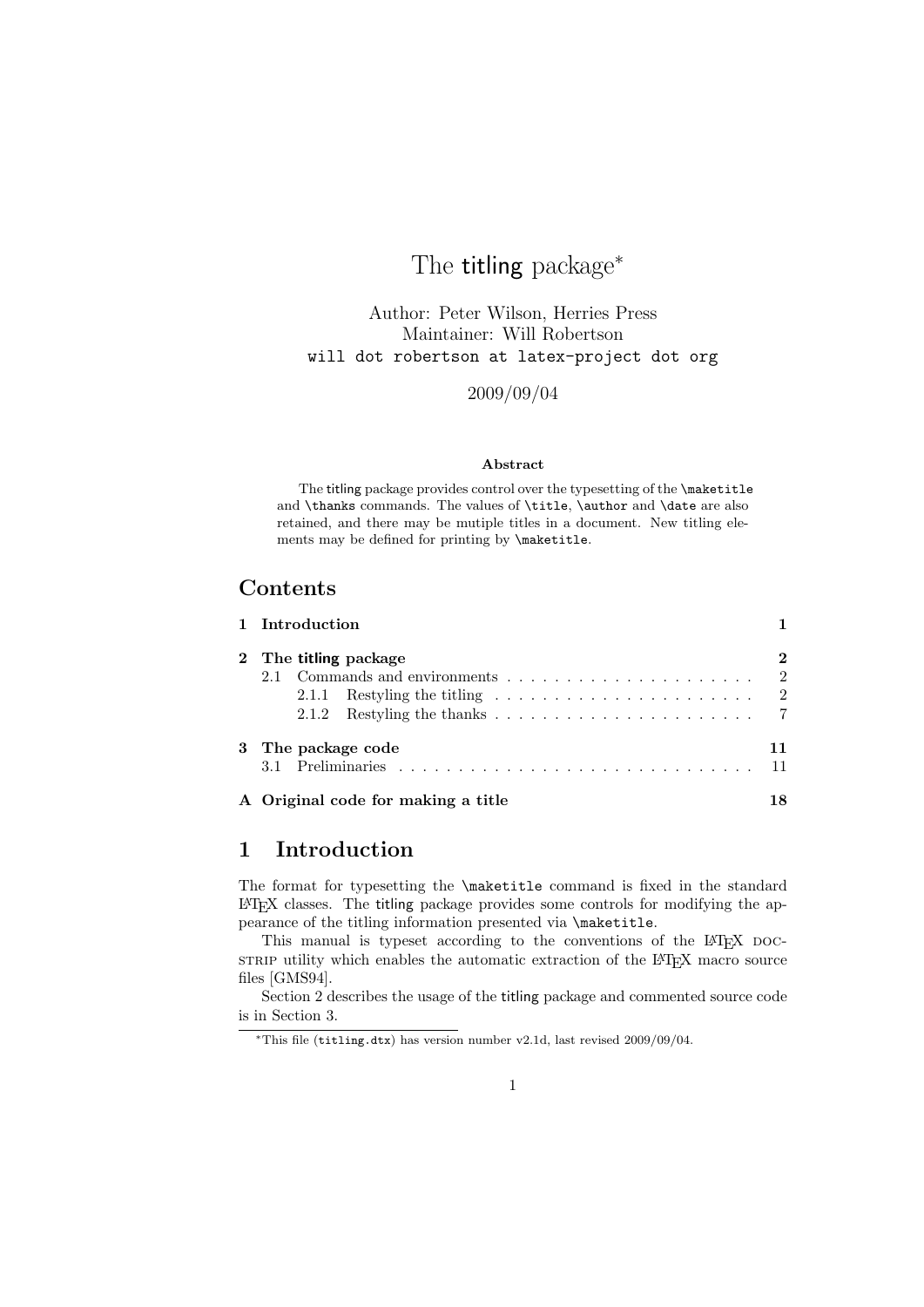### 2 The titling package

The typeset format of the **\maketitle** command is virtually fixed within the L<sup>AT</sup>FX standard classes. The titling package provides a set of formatting commands that can be used to modify the appearance of the titling information; that is, the contents of the **\title**, **\author** and date commands. It also keeps the values of these commands so that they may be printed again later in the document.

The package inhibits the normal automatic cancellation of titling commands after \maketitle. This means that you can have multiple instances of the same, or perhaps different, titles in one document. Hooks are provided so that additional titling elements can be defined and printed by \maketitle.

The \thanks command is enhanced to provide various configurations for both the marker symbol and the layout of the thanks notes.

#### 2.1 Commands and environments

#### 2.1.1 Restyling the titling

The titling package provides a configurable \maketitle command.

\posttitle \preauthor \postauthor \predate \postdate

 $\text{I}_\text{tree}$  These six commands each have a single argument, like  $\text{I}_\text{tree}$  $\text{test}$ . The argument to these commands control the typesetting of the standard elements of the document's \maketitle command. The \title is effectively processed between the \pretitle and \posttitle commands; that is, like:

#### {\pretitle \title \posttitle}

and similarly for the **\author** and **\date** commands. The commands are initialised to mimic the normal result of \maketitle typesetting in the article/report classes. For example, the default definitions of the  $\ldots$  title... and  $\ldots$  author... commands are:

```
\pretitle{\begin{center}\LARGE}
\posttitle{\par\end{center}\vskip 0.5em}
\preauthor{\begin{center}
           \large \lineskip 0.5em%
           \begin{tabular}[t]{c}}
\postauthor{\end{tabular}\par\end{center}}
\predate{\begin{center}\large}
\postdate{\par\end{center}}
```
They can be changed to obtain different effects. For example to get a right justified sans-serif title and a left justifed small caps date:

```
\pretitle{\begin{flushright}\LARGE\sffamily}
\posttitle{\par\end{flushright}\vskip 0.5em}
\predate{\begin{flushleft}\large\scshape}
\postdate{\par\end{flushleft}}
```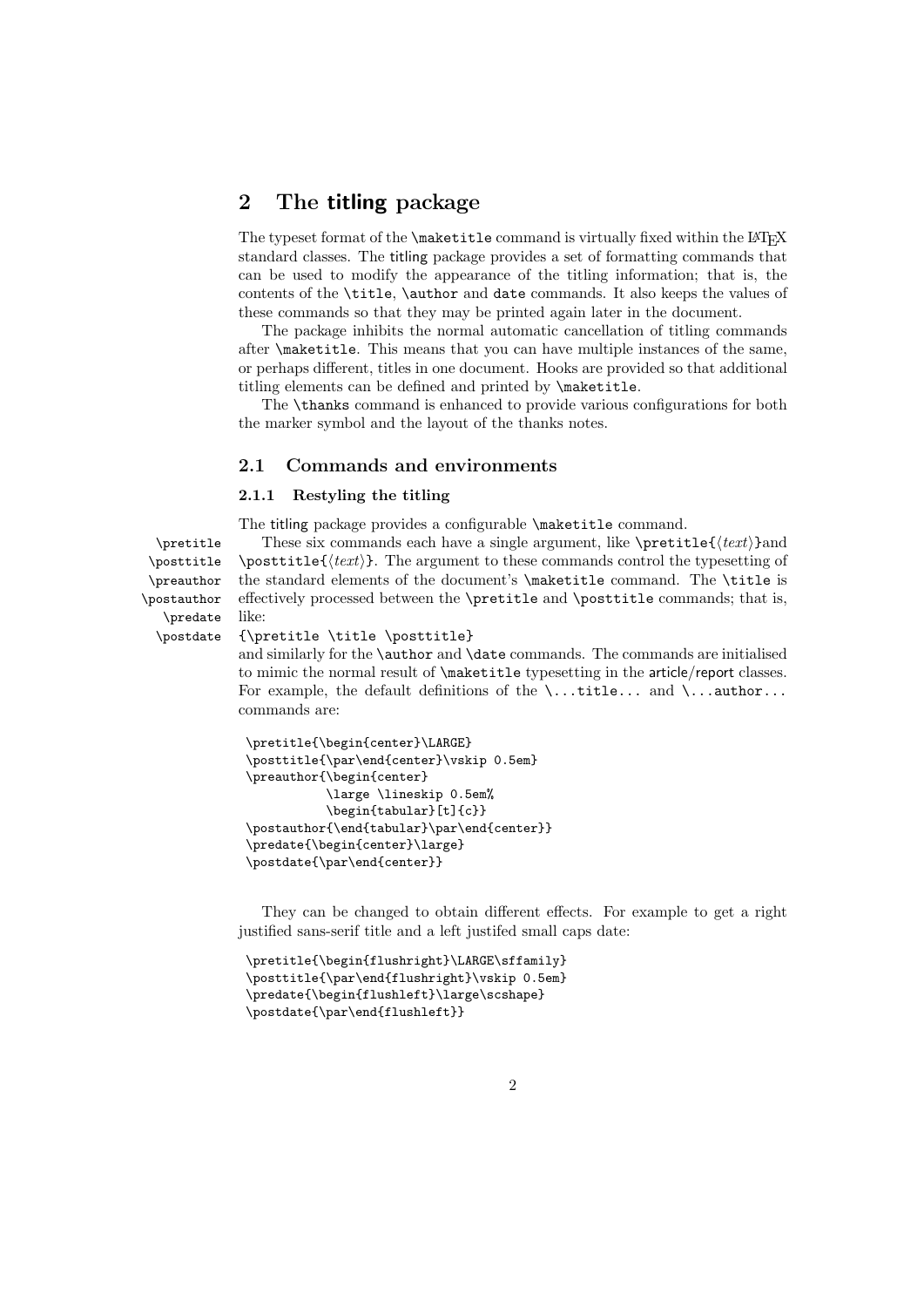NOTE: The above commands differ from the similar ones in version 1.0 of this package. So, if you have upgraded from v1.0 to v2.0, beware.

As another example, the following (slightly edited) was sent to me by Jason Harrison (harrison@cs.ubc.ca) on  $2002/02/18$ .

I'm trying to format my latest conference paper for a conference that doesn't supply a latex class (only a MSWord example, sigh) and I ran into a problem that I'm not sure if it's an interaction of the titling package [it's not] or just no one ever cares because hitting return gets you an output when latex complains:

```
! Argument of \reserved@a has an extra }.
<inserted text>
                \par
1.46 \end{tabular}}
? x
```
What I did was to define my authors list using the following methodology:

```
\preauthor{}
\DeclareRobustCommand{\authorthing}{
\begin{center}
\begin{tabular}{ccc}
  Jason Harrison & Kellogg S. Booth & Brian D. Fisher \\
  \multicolumn{3}{c}{Department of Computer Science} \\
  \multicolumn{3}{c}{and} \\
  \multicolumn{3}{c}{Media and Graphics Interdisciplinary Centre}\\
  \multicolumn{3}{c}{University of British Columbia, Vancouver, BC Canada}
         \end{tabular}
\end{center}}
\author{\authorthing}
\postauthor{}
```
Thus latex does not complain and I get the formatting I want. Perhaps you'd add this to the titling documentation for those of us who can't follow the usual conventions because of the strange conventions of a strange conference.

Changing the above example a little, when authors are from different organisations you may be required to flag these. This is one way of doing that.

```
\preauthor{\large}
\DeclareRobustCommand{\authoring}{
 \begin{center}
   Smith\textsuperscript{\dag} and Wesson\textsuperscript{\#} \\
   \textsuperscript{\dag}House, \textsuperscript{\#}Barn \\
   The OK Corral
 \end{center}}
```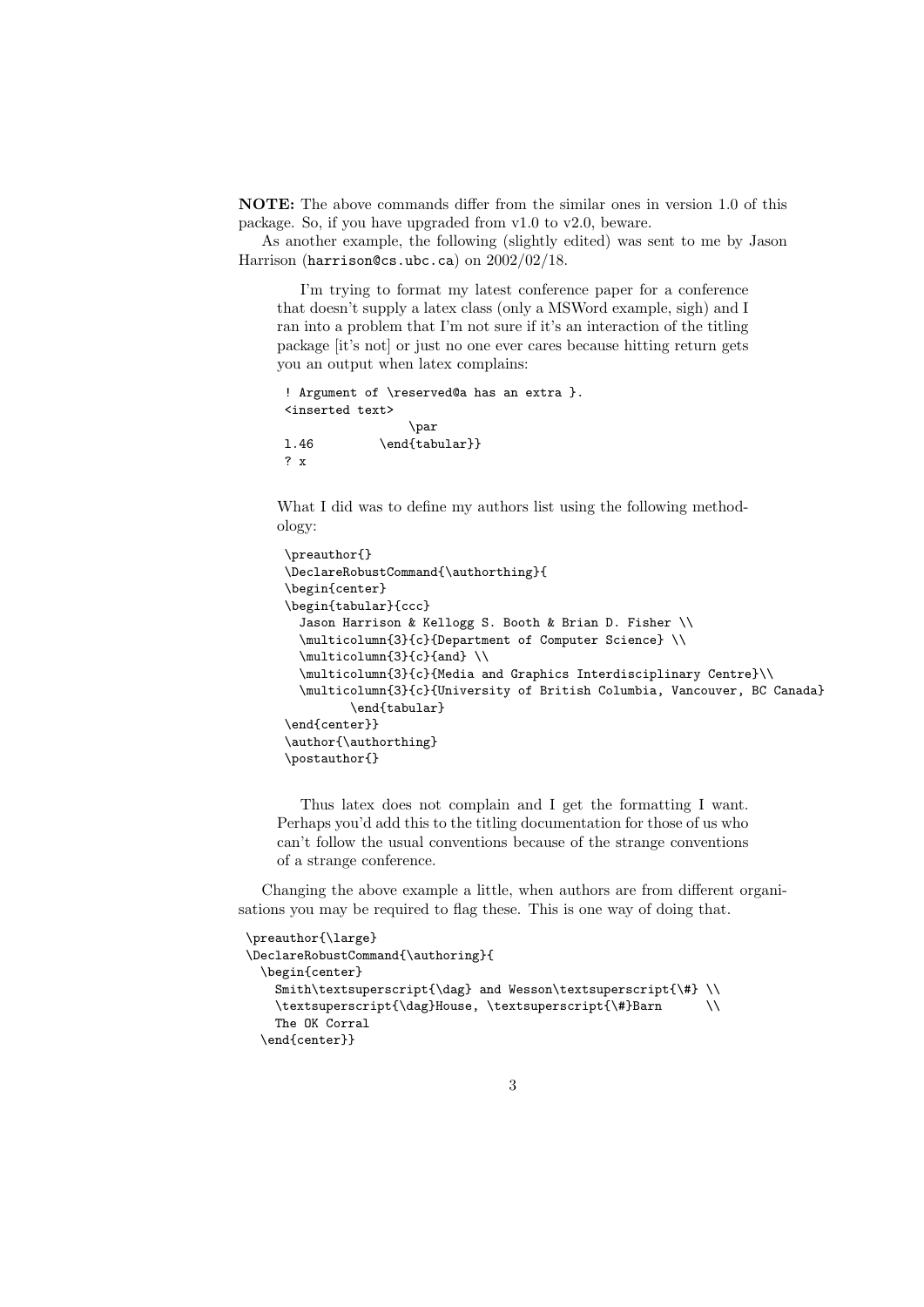| \author{\authoring} |  |
|---------------------|--|
| \postauthor{\par}   |  |

\droptitle The \maketitle command puts the title at a particular height on the page. Unless it is used with the titlepage option of the standard classes it starts a new page. You can change the vertical position of the title via the length \droptitle. Giving this a positive value will lower the title and a negative value will raise it. The default definition is:

\setlength{\droptitle}{0pt}.

\maketitlehooka The \maketitle command as defined by the titling package is essentially

\maketitlehookb \maketitlehookc \maketitlehookd

```
\renewcommand{\maketitle}{%
   \vspace*{\droptitle}
   \maketitlehooka
   {\pretitle \title \posttitle}
   \maketitlehookb
   {\preauthor \author \postauthor}
   \maketitlehookc
   {\predate \date \postdate}
   \maketitlehookd
}
```
The four hook commands are provided so that additional elements may be added to \maketitle. These are initially defined to do nothing but can be renewed. For example, some publications want a statement about where an article is published immediately before the actual titling text. The following defines a command \published that can be used to hold the publishing information which will then be automatically printed by \maketitle.

```
\newcommand{\published}[1]{%
  \gdef\puB{#1}}
\newcommand{\puB}{}
\renewcommand{\maketitlehooka}{%
  \par\noindent \puB}
```
You can then say:

```
\published{Originally published in
         \textit{The Journal of ...}\thanks{Reprinted with permission}}
...
\maketitle
```
to print both the published and the normal titling information. Note that nothing extra had to be done in order to use the \thanks command in the argument to the new \published command.

titlingpage When one of the standard classes is used with the titlepage option, \maketitle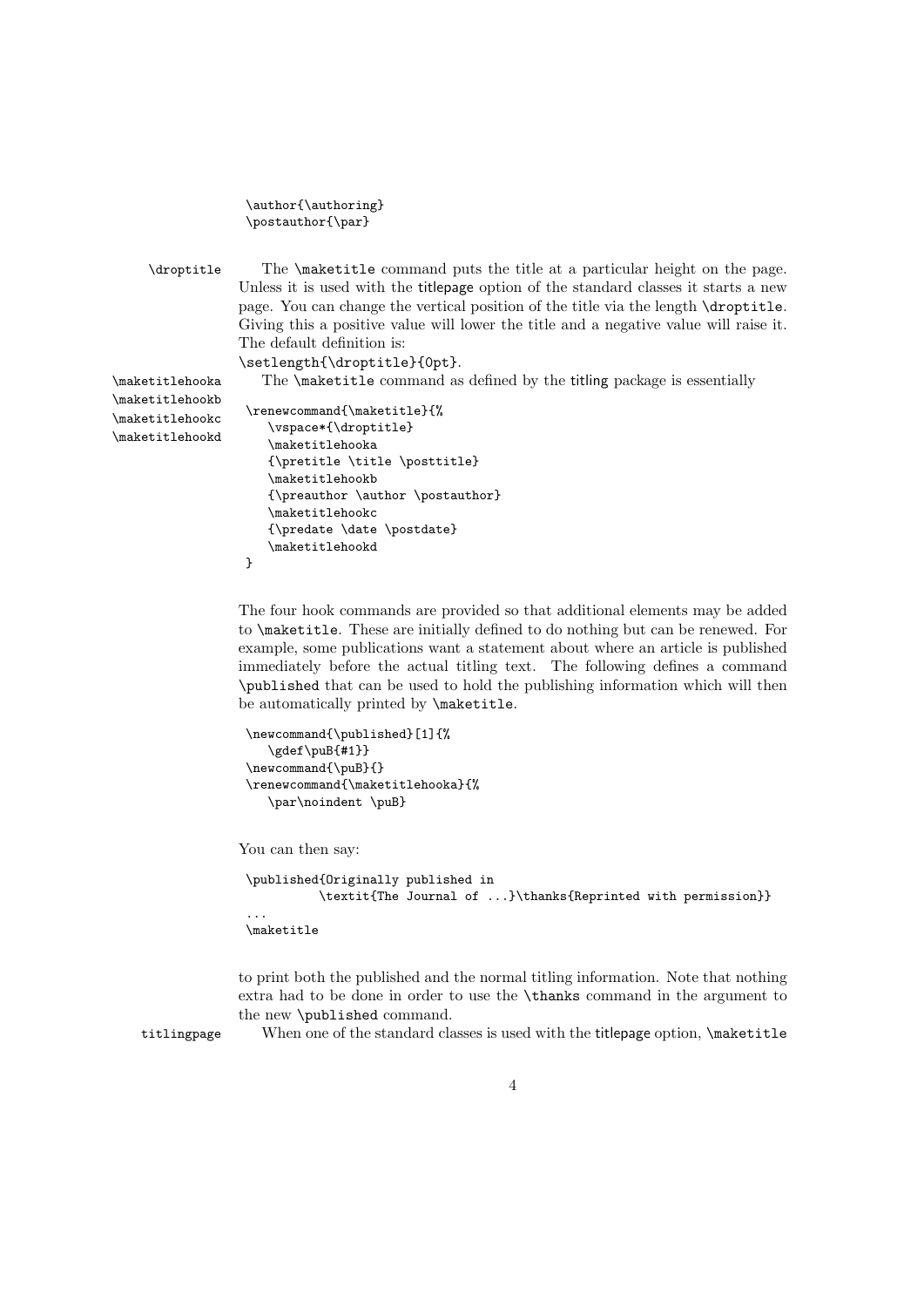puts the title elements on an unnumbered page and then starts a new page numbered page 1. The standard classes also provide a titlepage environment which starts a new unnumbered page and at the end starts a new page numbered 1. You are entirely responsible for specify exactly what and where is to go on this title page. Do not use \maketitle within the titlepage environment as it will start yet another page.

The titlingpage environment falls between the titlepage option and the titlepage environment. Within the titlingpage environment you can use the \maketitle command, and any others you wish. The pagestyle is empty; at the end it starts another ordinary page numbered page 1.

For example, to put both the title and an abstract on a title page

```
\begin{document}
\begin{titlingpage}
\setlength{\droptitle}{30pt} % lower the title
\maketitle
\begin{abstract}...\end{abstract}
\end{titlingpage}
```
By default, titling information is centered with respect to the width of the text block. Occasionally someone asks on the comp.text.tex newsgroup how to center the titling information on a title page with respect to the width of the physical page. If the textblock is centered with respect to the physical page, then the default centering suffices. If the textblock is not physically centered, then the titling information either has to be shifted horizontally or \maketitle has to be made to think that the textblock has been shifted horizontally.

One solution is to use the titlingpage environment and the chngpage package<sup>1</sup> , which lets you temporarily adjust the location of the textblock. Remember that TeX starts its page measurements at a distance of 1 inch  $+ \hbox{hoffset}$  (default 0pt) in from the left side of the physical sheet; this is the zero point for the \evensidemargin and the \oddsidemargin. Let  $H$  be the value of  $(1 \text{ inch} +$  $\hbar$ st), M be the  $\ldots$ sidemargin, T be the  $\text{width}$  and P be the width of the physical page, and let  $X$  be the distance between the righthand edge of the text block and the right side of the physical sheet. Then

$$
H + M + T + X = P
$$

and the textblock is  $H + M$  in from the left side of the page. For the textblock to be centered on the physical page, we must have  $X = H + M$ . If the textblock is not physically centered, then the margin value,  $M$  can be adjusted to made it so. Let  $d$  be the amount to be added to  $M$  to center the textblock. Some simple algebra leads to

$$
d = (P - T)/2 - M - H
$$

as the amount to be added to the  $\ldots$  sidemargin to center the textblock. For example, assume that the \textwidth is 5 inches, the \...sidemargins are both

<sup>&</sup>lt;sup>1</sup> Available from CTAN as file chngpage.sty.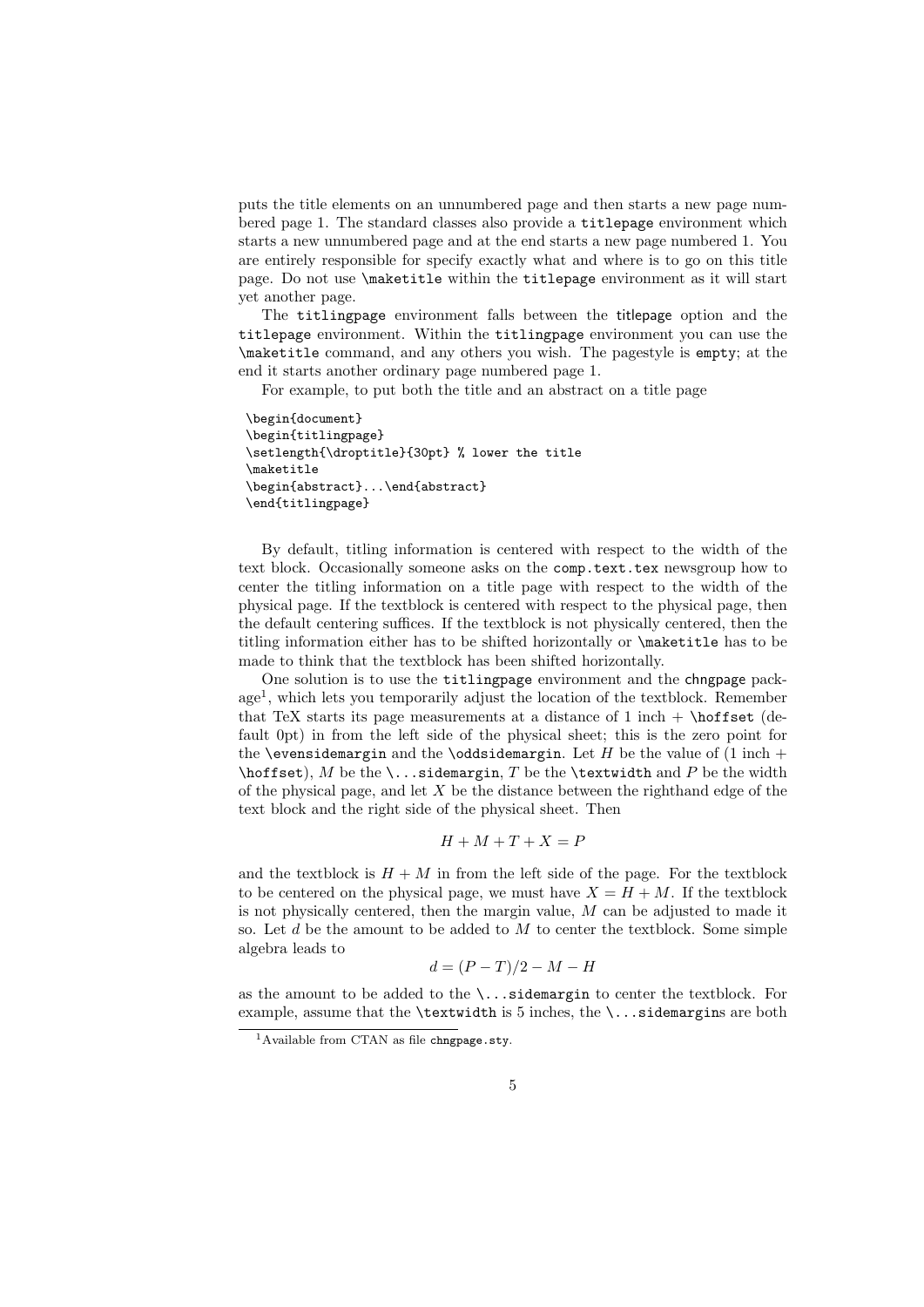2 inches, and \hoffset is zero (i.e.,  $H$  is 1 inch). Then to center the textblock, 1.25 inches must be subtracted from the margin if it is printed on US letterpaper, where the paper width is 8.5 inches. A different adjustment would be required if A4 paper was used instead. See the chngpage documentation for details, but a physically centred title can now be achieved by

```
\usepackage{chngpage}
```
...

```
\begin{titlingpage}
   \chngtext{}{}{-1.25in}{-1.25in}{}
   \maketitle
\end{titlingpage}
```
\calccentering If you don't want to do the above calculations by hand, \calccentering{ $\langle length\rangle$ }{ $\langle margin\rangle$ } will do it for you. The  $\langle length \rangle$  argument must be the name of a pre-existing length command, including the backslash, and the  $\langle margin \rangle$  is the value of the appropriate  $\overset{\text{def}}{\text{def}}$  \oddsidemargin. After calling \calccentering,  $\langle \text{length} \rangle$  is the amount to be added to the margin to center the textblock. An example usage is

```
\begin{titlingpage}
   \newlength{\addtoeven}
   \newlength{\addtoodd}
   \calccentering{\addtoeven}{\evensidemargin}
   \calccentering{\addtoodd}{\oddsidemargin}
   \chngtext{}{}{\addtoeven}{\addtoodd}{}
   ....
\end{titlingpage}
```
The \calccentering macro requires the length \paperwidth to be set to the physical width of the paper you will be printing on. If your paper matches the paper size option in for the document class then this is done for you.

You do not necessarily have to define a new length for the purposes of \calccentering. Any existing length will do, such as \unitlength, provided it will be otherwise unused between performing the calculation and changing the margins (and that you can, if necessary reset it to its original value  $-$  the default value for \unitlength is 1pt). There are also some lengths provided by the package that you may consider using, such as \droptitle, \thanksmarkwidth or \thanksmargin.

\theauthor \thedate

\thetitle In the usual document classes, the \title, \author and \date macros used for \maketitle are unavailable once \maketitle has been issued. The package provides the \thetitle, \theauthor and \thedate commands that can be used for printing these elements of the title later in the document, if desired.

> The titling package prevents the standard classes' habit of automatically killing the titling commands after \maketitle has been issued. You can have multiple \title, \author, \date and \maketitle commands in your document if you wish. For example, some reports are issued with a title page, followed by an executive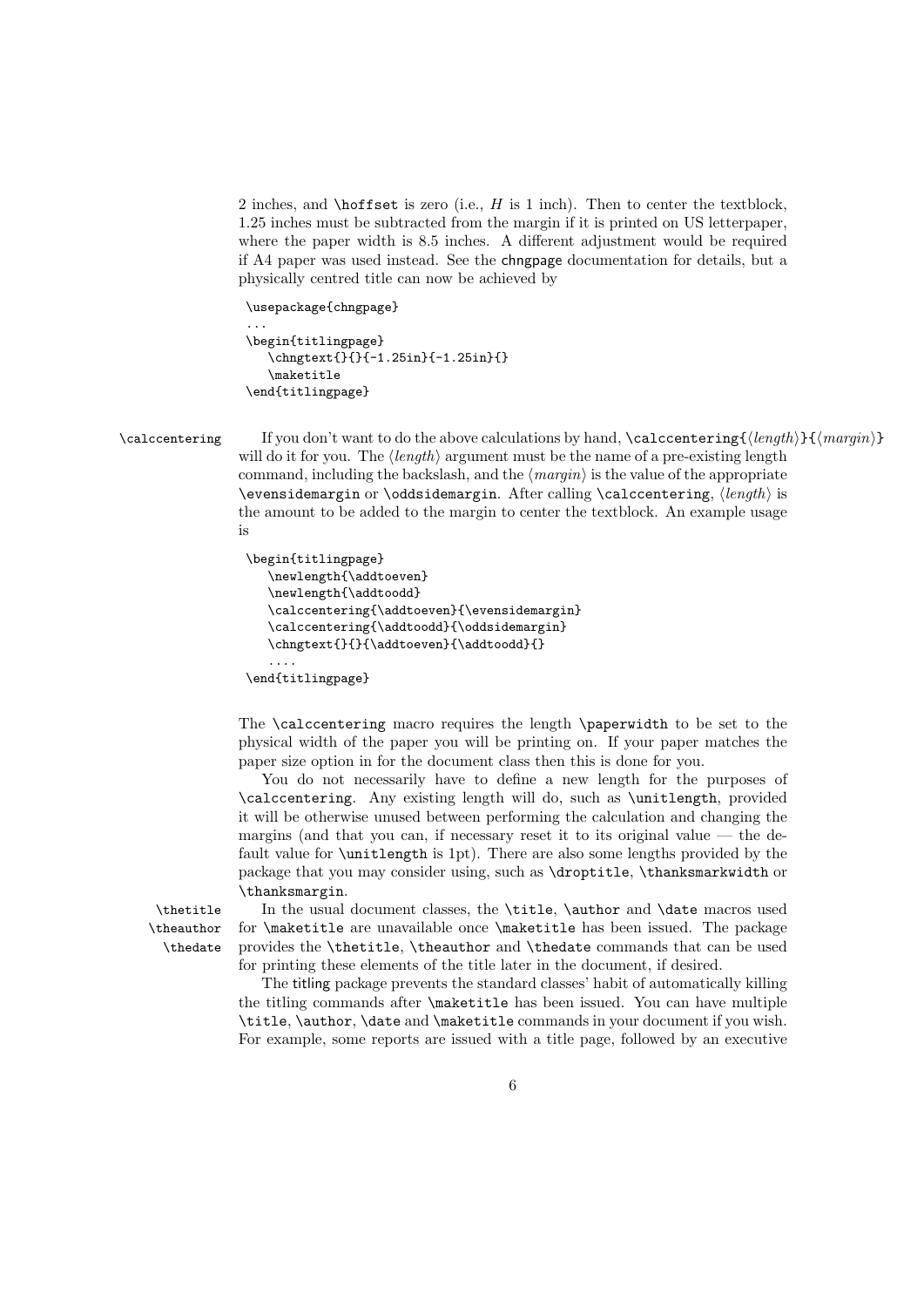summary, and then they have another, possibly modified, title at the start of the main body of the report. This can be accomplished like this:

```
\title{Cover title}
...
\begin{titlingpage}
\maketitle
\end{titlingpage}
...
\title{Body title}
\maketitle
...
```
\keepthetitle \emptythanks

\killtitle The \killtitle macro makes all aspects of titling, including \thetitle etc, unavailable from the point that it is issued (using this command will save some macro space if the \thetitle, etc., commands are not required). Using this command is the titling package's manual version of the automatic killing performed by the standard classes. The \keepthetitle command performs a similar function, except that it keeps the \thetitle, \theauthor and \thedate commands, while killing everything else. The \emptythanks command discards any text from prior use of \thanks. This command is useful when \maketitle is used multiple times — the \thanks commands in each use just stack up the texts for output at each use, so each subsequent use of \maketitle will output all previous \thanks texts together with any new ones. To avoid this, put \emptythanks before each \maketitle after the first.

#### 2.1.2 Restyling the thanks

The titling package provides a configurable \thanks command. As a side effect of modifications to the \thanks command, the thanks text can be one or more paragraphs, unlike the standard \thanks text which is restricted to a single paragraph.

\thanksmarkseries In the standard classes, \thanks{} are marked with symbols in the titling \symbolthanksmark and footnotes unless on a titlepage where they are marked with numbers. The command  $\theta$  command can be used to change the marking style. The  $\langle format \rangle$  argument is the name of one of the formats for printing a counter. The name is the same as that of a counter format but without the backslash. The default matches the standard class defaults. To have the titlepage marks as symbols instead of numerals do:

\thanksmarkseries{fnsymbol}

or to use lowercase letters do:

\thanksmarkseries{alph}

Just for convenience the \symbolthanksmark command sets the series to be footnote symbols (so you don't have to use the first example above). Using the standard classes the potential names for  $\langle format \rangle$  are: arabic, roman, Roman, alph, Alph, and fnsymbol. Other classes or packages may provide more or fewer names. \continuousmarks The \thanks command uses the footnote counter, and normally the counter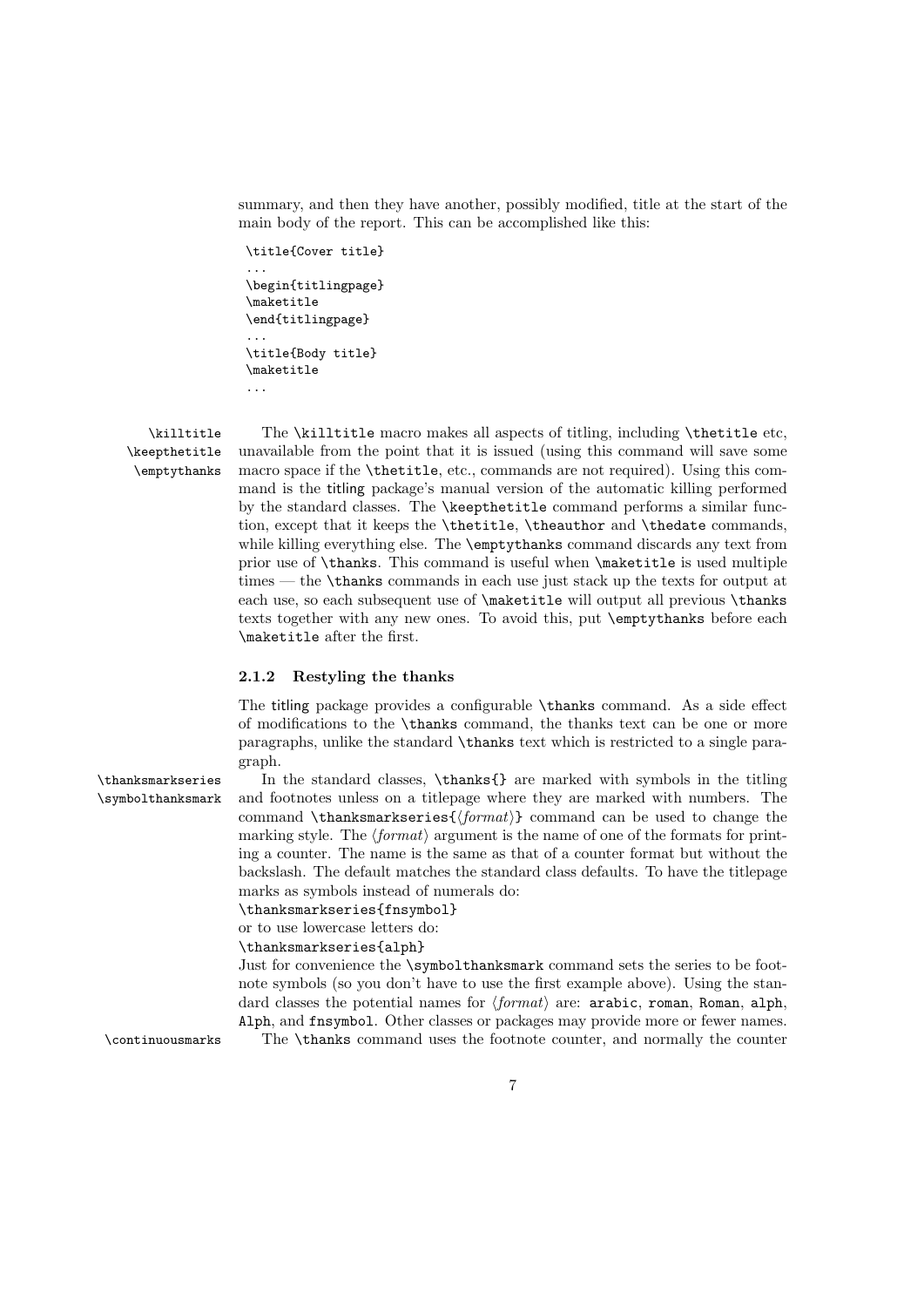| \thanksheadextra | is zeroed after the titling so that the footnote marks start from 1. If the counter<br>should not be zeroed, then just specify \continuousmarks. This might be required<br>if numerals are used as the thanks markers.<br>The \thanksheadextra{ $\langle pre \rangle$ }{ $\langle post \rangle$ } command will insert $\langle pre \rangle$ and $\langle post \rangle$ |
|------------------|------------------------------------------------------------------------------------------------------------------------------------------------------------------------------------------------------------------------------------------------------------------------------------------------------------------------------------------------------------------------|
| \thanksfootextra | before and after the thanks markers in the titling block.<br>Similarly \thanksfootextra{ $\langle pre \rangle$ }{ $\langle post \rangle$ } inserts $\langle pre \rangle$ and $\langle post \rangle$ before<br>and after the thanks markers in the footnotes.                                                                                                           |
|                  | By default $\langle pre \rangle$ and $\langle post \rangle$ are empty in both cases. For example, to put<br>parentheses round the titling markers and to have a full stop (a period) after the                                                                                                                                                                         |
|                  | footnote markers do:                                                                                                                                                                                                                                                                                                                                                   |
|                  | $\theta(\{\})$ and                                                                                                                                                                                                                                                                                                                                                     |
|                  | \thanksfootextra{}{.}                                                                                                                                                                                                                                                                                                                                                  |
| \thanksmark      | It is sometimes desireable to have the same thanks text be applied to, say,<br>four out of six authors, these being the first 3 and the last one. The command<br>$\theta(\eta)$ is similar to $\theta(\eta)$ in that it prints a thanks                                                                                                                                |
|                  | mark identical to that of the $\langle n \rangle$ 'th \thanks command. No changes are made to<br>any thanks in the footnotes.                                                                                                                                                                                                                                          |
| \thanksgap       | The marks in the titling block printed by the \thanks and \thanksmark com-                                                                                                                                                                                                                                                                                             |
|                  | mands take zero space. This is acceptable if they come at the end of a line, but                                                                                                                                                                                                                                                                                       |
|                  | not in the middle of a line. Use the $\theta(\{length\})$ command immediately                                                                                                                                                                                                                                                                                          |
|                  | after a mid-line \thanks or \thanksmark command to add $\langle length \rangle$ amount of                                                                                                                                                                                                                                                                              |
|                  | space before the next word. For example, if there are three authors from two                                                                                                                                                                                                                                                                                           |
|                  | different institutions:                                                                                                                                                                                                                                                                                                                                                |
|                  | \author{Alpha\thanks{ABC},                                                                                                                                                                                                                                                                                                                                             |
|                  | Omega\thanks{XYZ}\thanksgap{1ex} and                                                                                                                                                                                                                                                                                                                                   |
|                  | $Beta\thanksmark{1}$                                                                                                                                                                                                                                                                                                                                                   |
| \thanksmarkwidth | The thanks mark in the footnote is typeset right justified in a box of width                                                                                                                                                                                                                                                                                           |
|                  | \thanksmarkwidth. The first line of the thanks text starts after this box. The                                                                                                                                                                                                                                                                                         |
|                  | initialisation is \setlength{\thanksmarkwidth}{1.8em} giving the default posi-                                                                                                                                                                                                                                                                                         |
|                  | tion.                                                                                                                                                                                                                                                                                                                                                                  |
| \thanksmargin    | The value of the length <b>\thanksmargin</b> controls the indentation the second                                                                                                                                                                                                                                                                                       |
|                  | and subsequent lines of the thanks text, with respect to the end of the mark box.                                                                                                                                                                                                                                                                                      |
|                  | As examples:                                                                                                                                                                                                                                                                                                                                                           |
|                  | \setlength{\thanksmargin}{0em} will align the left hand ends of of a multiline                                                                                                                                                                                                                                                                                         |
|                  | thanks text, while:                                                                                                                                                                                                                                                                                                                                                    |
|                  | \setlength{\thanksmargin}{-\thanksmarkwidth} will left justify any second                                                                                                                                                                                                                                                                                              |
|                  | and subsequent lines of the thanks text. This last setting is the initialised value,                                                                                                                                                                                                                                                                                   |
|                  | giving the default appearance.                                                                                                                                                                                                                                                                                                                                         |
| \thanksfootmark  | A thanks mark in the footnote region is typeset by \thanksfootmark. The<br>code for this is roughly:                                                                                                                                                                                                                                                                   |
|                  | \newcommand{\thanksfootmark}{%                                                                                                                                                                                                                                                                                                                                         |
|                  | \hbox to\thanksmarkwidth{\hfil\normalfont%                                                                                                                                                                                                                                                                                                                             |
|                  | \thanksscript{\thanksfootpre \thefootnote \thanksfootpost}}}                                                                                                                                                                                                                                                                                                           |

where **\thanksfootpre** and **\thanksfootpost** are specified via the **\thanksfootextra**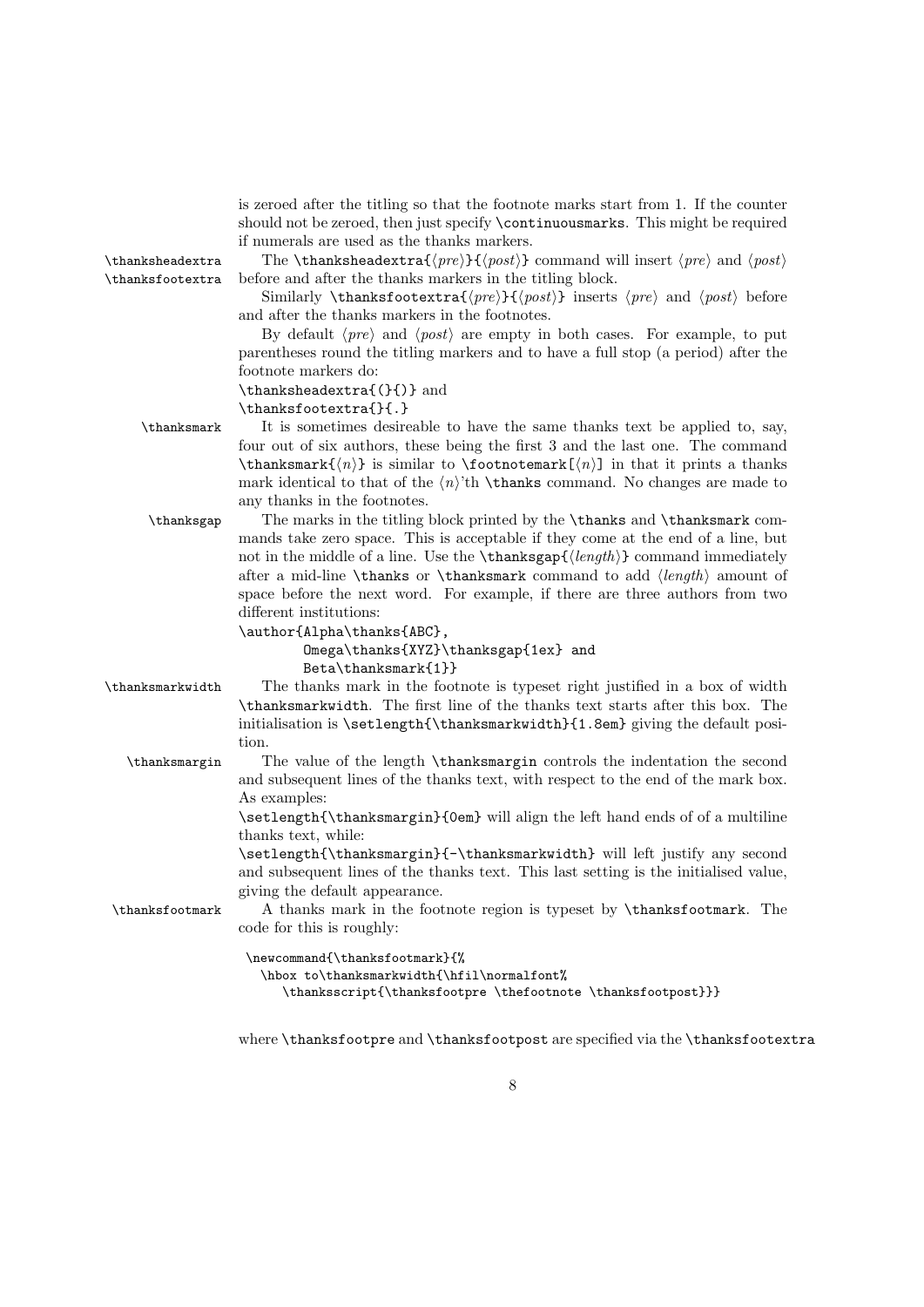| \thanksscript                          | macro. You should not need to change the definition of <b>\thanksfootmark</b> but you<br>may want to change the default definitions of one or more of the macros it uses.<br>Note that the thanks mark, together with the $\ldots$ pre and $\ldots$ post com-<br>mands form the argument to the \thanksscript command. This is initially de-                                                                                                                                                                                                                                                                                                                                                                                                                                                                                                                                                                      |
|----------------------------------------|-------------------------------------------------------------------------------------------------------------------------------------------------------------------------------------------------------------------------------------------------------------------------------------------------------------------------------------------------------------------------------------------------------------------------------------------------------------------------------------------------------------------------------------------------------------------------------------------------------------------------------------------------------------------------------------------------------------------------------------------------------------------------------------------------------------------------------------------------------------------------------------------------------------------|
|                                        | fined as:<br>\newcommand{\thanksscript}[1]{\textsuperscript{#1}}<br>so that \thanksscript typesets its argument as a superscript, which is the default<br>for thanks notes. If you would prefer the mark to be set at the baseline instead,<br>for example, just do:<br>\renewcommand{\thanksscript}[1]{#1}, and if you also wanted very small sym-<br>bols on the baseline you could do:<br>\renewcommand{\thanksscript}[1]{\tiny #1}. Alternatively<br>\renewcommand{\thanksscript}[1]{#1}<br>\thanksfootextra{\bfseries}{.}<br>will give a bold baseline mark followed by a dot.<br>Using combinations of \thanksscript, \thanksmargin, \thanksmarkwidth<br>and \thanksfootextra you can easily define different layouts for the thanks foot-<br>notes. Here are some sample combinations, but to shorten them I have ignored<br>any \renewcommands and \setlengths, leaving these to be implied as necessary. |
|                                        | • Setting \thanksfootextra{}{\hfill} left justifies the mark in its box:                                                                                                                                                                                                                                                                                                                                                                                                                                                                                                                                                                                                                                                                                                                                                                                                                                          |
|                                        | - \thanksscript{\llap{#1\space}}, \thanksmarkwidth{0em} and<br>\thanksmargin{0em} puts the baseline mark in the margin and the<br>text left justified.                                                                                                                                                                                                                                                                                                                                                                                                                                                                                                                                                                                                                                                                                                                                                            |
|                                        | - Using \thanksscript{#1}, \thanksmarkwidth{1em} and<br>\thanksmargin{-\thanksmarkwidth} makes the baseline mark and<br>text left adjusted.                                                                                                                                                                                                                                                                                                                                                                                                                                                                                                                                                                                                                                                                                                                                                                       |
|                                        | - \thanksscript{#1}, \thanksmarkwidth{1em} and \thanksmargin{0em}<br>puts the baseline mark left adjusted and the text indented and aligned,<br>like this marked sentence is typeset.                                                                                                                                                                                                                                                                                                                                                                                                                                                                                                                                                                                                                                                                                                                             |
|                                        | • Setting \thanksfootextra{ } and \thanksscript{#1} right justifies the<br>baseline mark and a space in the mark box:                                                                                                                                                                                                                                                                                                                                                                                                                                                                                                                                                                                                                                                                                                                                                                                             |
|                                        | - The normal style is defined by \thanksmarkwidth{1.8em} and<br>\thanksmargin{-\thanksmarkwidth} which put the mark indented<br>and the text left adjusted, like a normal indented paragraph.                                                                                                                                                                                                                                                                                                                                                                                                                                                                                                                                                                                                                                                                                                                     |
|                                        | - \thanksmarkwidth{1.8em} and \thanksmargin{0em} put the mark in-<br>dented and the text indented and aligned.                                                                                                                                                                                                                                                                                                                                                                                                                                                                                                                                                                                                                                                                                                                                                                                                    |
| \makethanksmark<br>\makethanksmarkhook | The macro \makethanksmark typesets both the thanks marker (via \thanksfootmark)<br>and the thanks text. You probably will not need to change its default definition.<br>Just in case, though, \makethanksmark calls the macro \makethanksmarkhook<br>before it does any typesetting. The default definition of this is:<br>\newcommand{\makethanksmarkhook}{}, which does nothing.                                                                                                                                                                                                                                                                                                                                                                                                                                                                                                                                |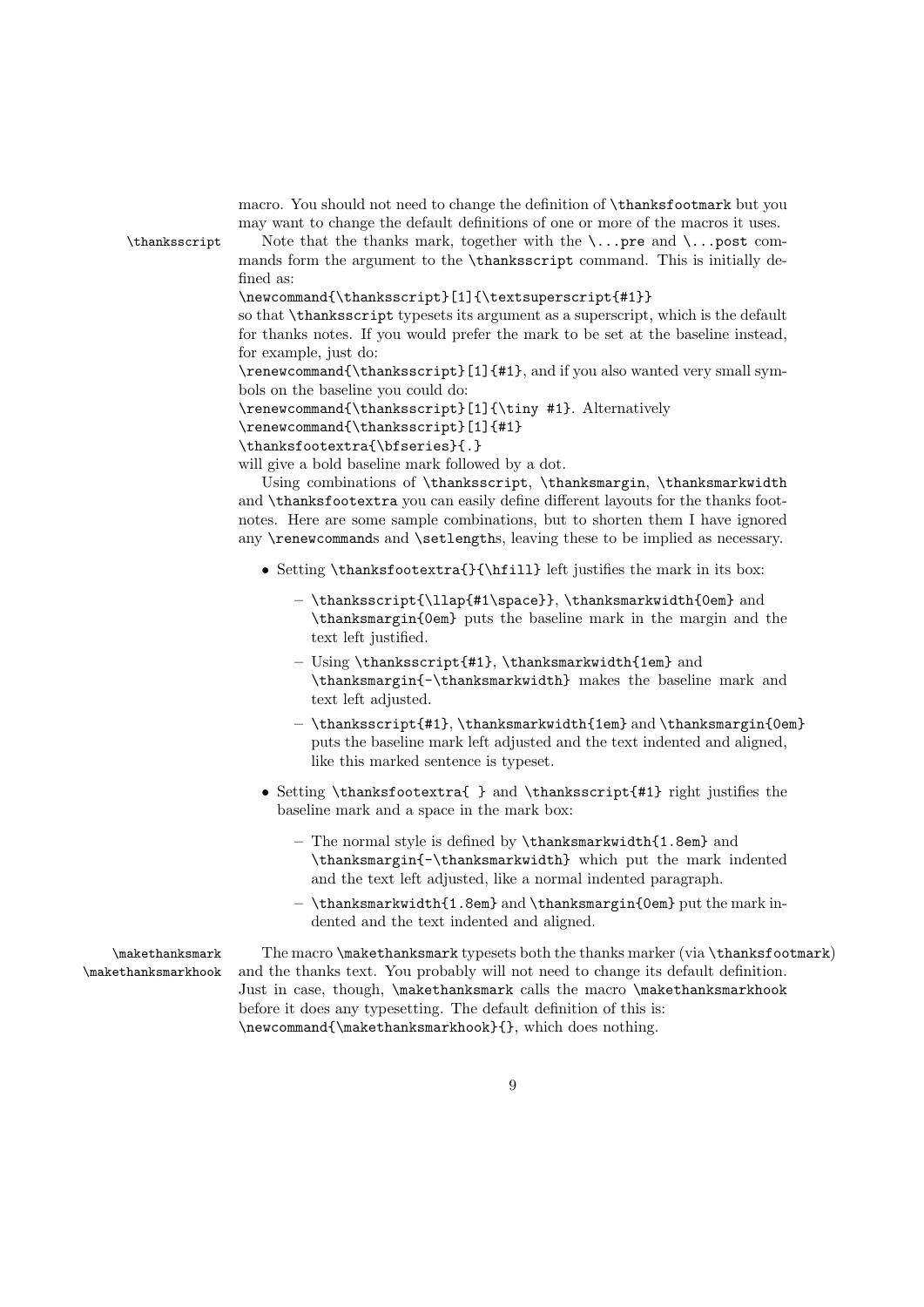You can redefine **\makethanksmarkhook** to do something useful. For example, if you wanted a slightly bigger baseline skip you could do:

\renewcommand{\makethanksmarkhook}{\fontsize{8}{11}\selectfont} where the numbers 8 and 11 specify the point size of the font and the baseline skip respectively. In this example 8pt is the normal \footnotesize in a 10pt document, and 11pt is the baselineskip for \footnotesize text in an 11pt document (the baseline skip is 9.5pt in a 10pt document); adjust these numbers to suit.

\thanksrule By default, there is no rule above \thanks text that appears in a titlingpage environment. If you want a rule in that environment, put \usethanksrule before the \maketitle command, which will then print a rule according to the current definition of \thanksrule. \thanksrule is initialised to be a copy of \footnoterule as it is defined at the end of the preamble. The definition of \thanksrule can be changed after \begin{document}. If the definition of \thanksrule is modified and a \usethanksrule command has been issued, then the redefined rule may also be used for footnotes. Issuing the command \cancelthanksrule will cause the normal \footnoterule definition to be used from thereon; another \usethanksrule command can be issued later if you want to swap back again.

> The parameters for the vertical positioning of footnotes and thanks notes, and the default \footnoterule are described below. You may need to change one or more of these if the vertical spacings of footnotes and thanks notes are meant to be different.

\footnotesep The length \footnotesep controls the vertical spacing between footnotes \skip (and thanks notes), and is initialised by the class to give no extra spacing for a \footnotesize font. You can change the spacing by

\addtolength{\footnotesep}{...}

The length \skip\footins defines the vertical spacing between the bottom of the main text and the top of the first line of the first footnote. Likewise this can be changed by

\addtolength{\skip\footins}{...}

The total vertical distance between the bottom of the main text and the baseline of the first line of the first footnote is  $\footnotesize{\text{footnoteser}}$  +  $\scriptstyle{\text{skip}}$  \skip\footins.

\footnoterule The \footnoterule command is defined in the LaTeX kernel and redefined in the standard classes. An '@less' definition, which is slightly less efficient than that in the classes, is:

```
\renewcommand{\footnoterule}{%
   \kern -3pt % call this kerna
   \hrule height 0.4pt width 0.4\columnwidth
   \kern 2.6pt % call this kernb
}
```
This produces a horizontal rule from the left margin to  $40\%$  of the **\columnwidth** with thickness 0.4pt. The rule must not take up any vertical space, which means that kerna + kernb must equal the thickness of the rule. The rule is located a distance  $\frac{\sin\theta + \sin\theta}{\cos\theta}$  is kerna below the bottom of the main text. So, to

\usethanksrule \cancelthanksrule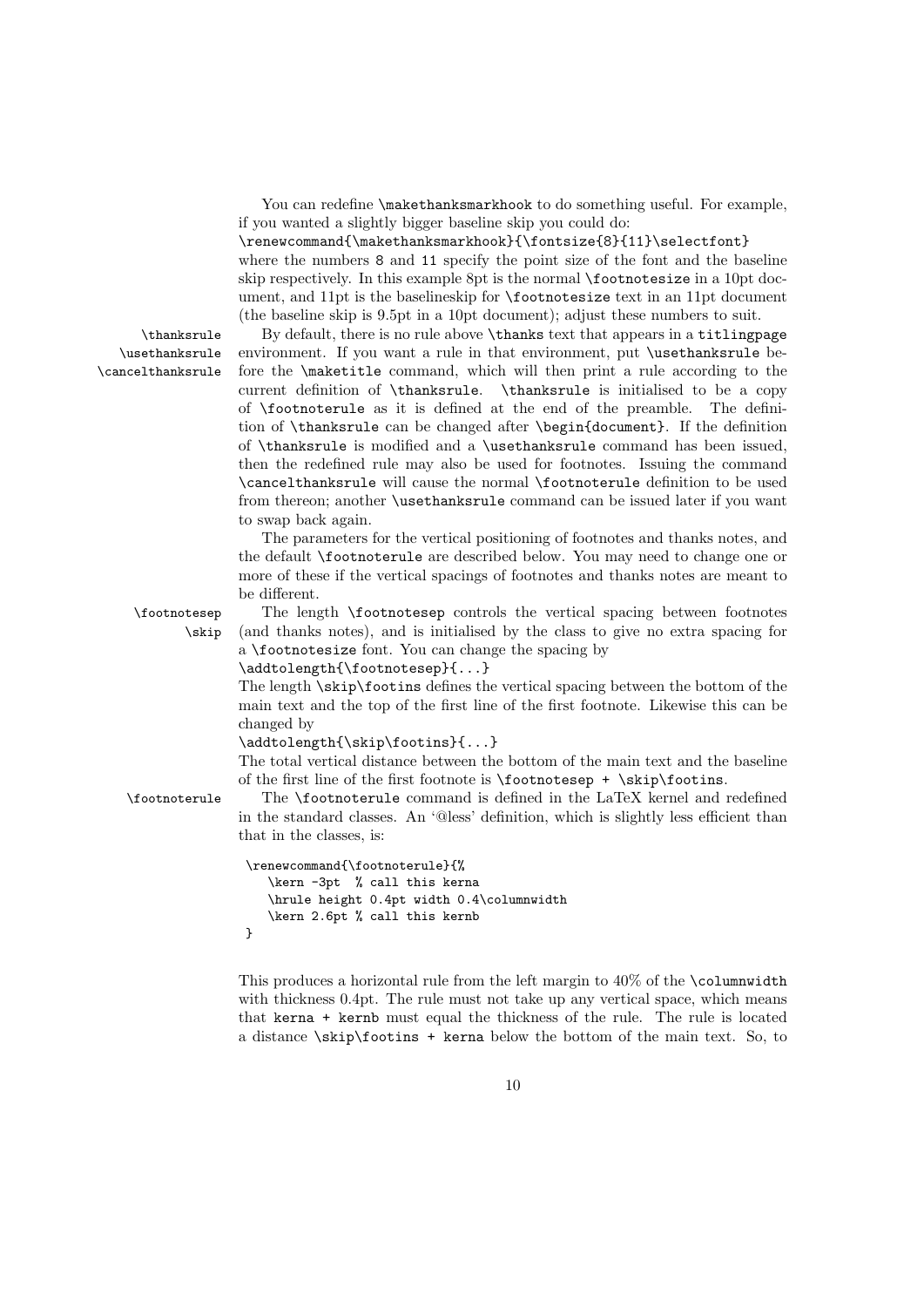move the rule upwards, decrease the value of kerna and increase that of kernb, and the reverse to move the rule downwards.

\appendiargdef This is only noted here as someone may find it useful in another context. Get the patchcmd package [Dow00] if you need to make other additions to definitions. The internal command \appendiargdef{ $\{$ macro}}{ $\{$ stuff}} appends  $\{$ stuff} at the end of the current definition of  $\langle macro\rangle$ , where  $\langle macro\rangle$  is the name of a macro (including the backslash) which takes a single argument. For example the following are two equivalent definitions of \mymacro:

```
\newcommand{\mymacro}[1]{#1 is a violinist}
\appendiargdef{\mymacro}{ in spite of being tone deaf}
% or
\newcommand{\mymacro}[1]{# is a violinist in spite of being tone deaf}
```
The usual advice about creating a one-column abstract in a two-column document is to write code like this:

```
\documentclass[twocolumn...]{...}
...
\twocolumn[
   \begin{@twocolumnfalse}
     \maketitle % need full-width title
     \begin{abstract}
        abstract text...
     \end{abstract}
   \end{@twocolumnfalse}
\overline{1}... hand make footnotes for any \thanks commands
...
```
The titling package gives no assistance for doing this, but the abstract package [Wil01] provides a command that caters for the somewhat non-intuitive ... hand make footnotes ... aspect.

### 3 The package code

To try and avoid name clashes, all the internal commands include the string @bs (this code was initially part of the abstract package).

#### 3.1 Preliminaries

Announce the name and version of the package, which requires  $\mathbb{L}\mathrm{Tr} X 2_{\varepsilon}$ .

```
1 \langle *usc \rangle2 \NeedsTeXFormat{LaTeX2e}
3 \ProvidesPackage{titling}[2009/09/04 v2.1d maketitle typesetting]
4
```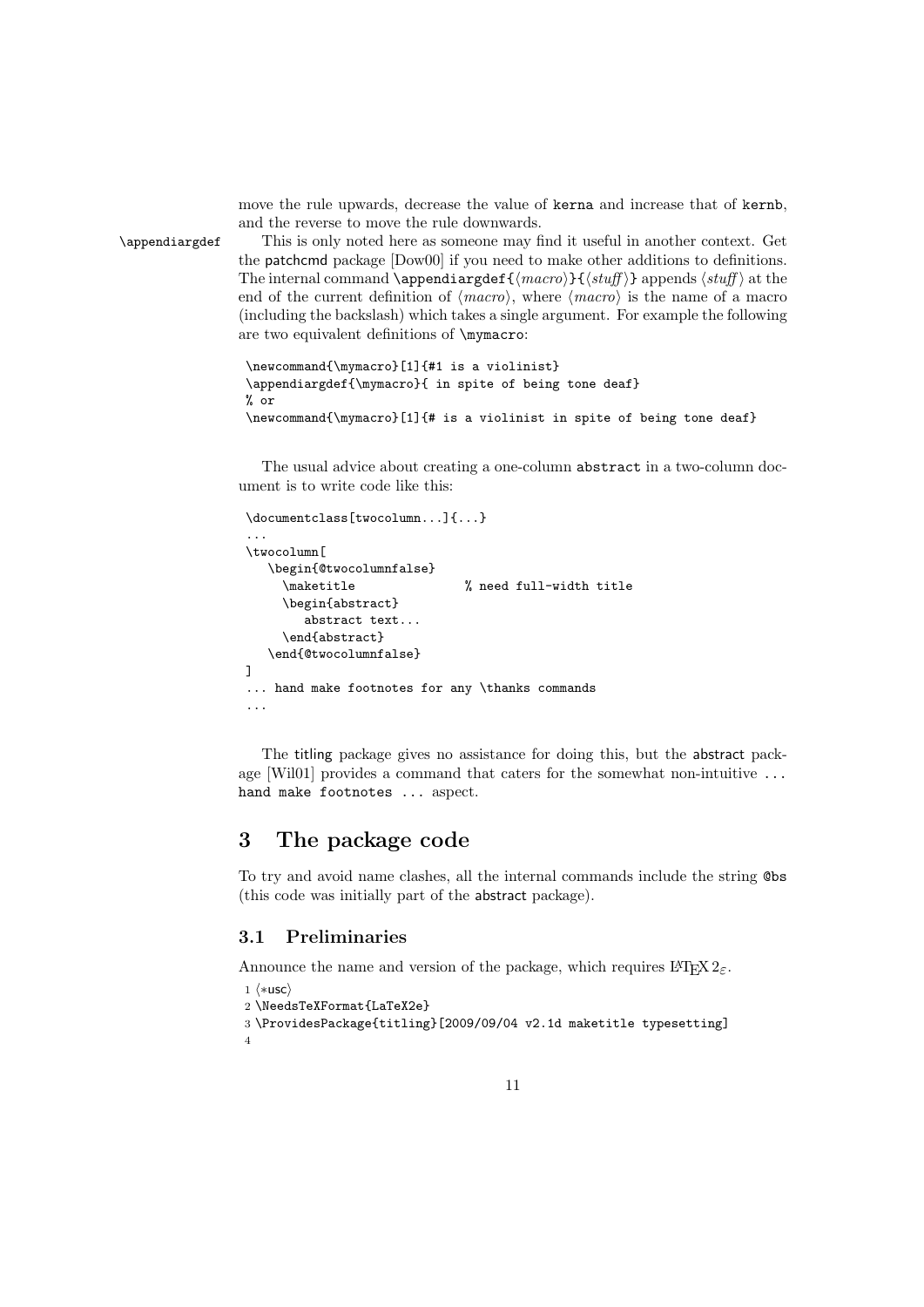The original code for \maketitle is shown in Section A. Changes to \maketitle and friends are defined here.

```
\pretitle
     \@bspretitle
       \posttitle
    \@bsposttitle
       \preauthor
    \@bspreauthor
      \postauthor
   \@bspostauthor
         \predate
      \@bspredate
        \postdate
     \@bspostdate
                   To provide some flexibilty in the titling style of the document, user level commands
                   are provided that can be changed to reconfigure the appearance resulting from
                   \maketitle.
                    5 \newcommand{\pretitle}[1]{\def\@bspretitle{#1}}
                    6 \newcommand{\posttitle}[1]{\def\@bsposttitle{#1}}
                    7 \newcommand{\preauthor}[1]{\def\@bspreauthor{#1}}
                    8 \newcommand{\postauthor}[1]{\def\@bspostauthor{#1}}
                    9 \newcommand{\predate}[1]{\def\@bspredate{#1}}
                   10 \newcommand{\postdate}[1]{\def\@bspostdate{#1}}
                   11
                      These are defined initially to mimic the normal LATEX style.
                   12 \if@titlepage
                   13 \pretitle{\begin{center}\LARGE}
                   14 \posttitle{\par\end{center}\vskip 2em}
                   15 \preauthor{\begin{center}
                   16 \large \lineskip .75em%
                   17 \begin{tabular}[t]{c}}
                   18 \postauthor{\end{tabular}\par\end{center}}
                   19 \predate{\begin{center}\large}
                   20 \postdate{\par\end{center}}
                   21 \lambdaelse
                   22 \pretitle{\begin{center}\LARGE}
                   23 \posttitle{\par\end{center}\vskip 0.5em}
                   24 \preauthor{\begin{center}
                   25 \large \lineskip .5em%
                   26 \begin{tabular}[t]{c}}
                   27 \postauthor{\end{tabular}\par\end{center}}
                   28 \predate{\begin{center}\large}
                   29 \postdate{\par\end{center}}
                   30 \text{ } \text{ } 1531
  \maketitlehooka
The four hooks which will be called by \maketitle. These are initially vacuous.
  \maketitlehookb
  \maketitlehookc
33 \newcommand{\maketitlehookb}{}
  \maketitlehookd
34 \newcommand{\maketitlehookc}{}
                   32 \newcommand{\maketitlehooka}{}
                   35 \newcommand{\maketitlehookd}{}
                   36
\thanksmarkseries
These are for specifying the kind of series for thanks markers.
   \@bsmarkseries
\symbolthanksmark
                   37 \newcommand{\thanksmarkseries}[1]{%
                   38 \def\@bsmarkseries{\renewcommand{\thefootnote}{\@nameuse{#1}{footnote}}}}
                   39 \newcommand{\symbolthanksmark}{\thanksmarkseries{\fnsymbol}}
```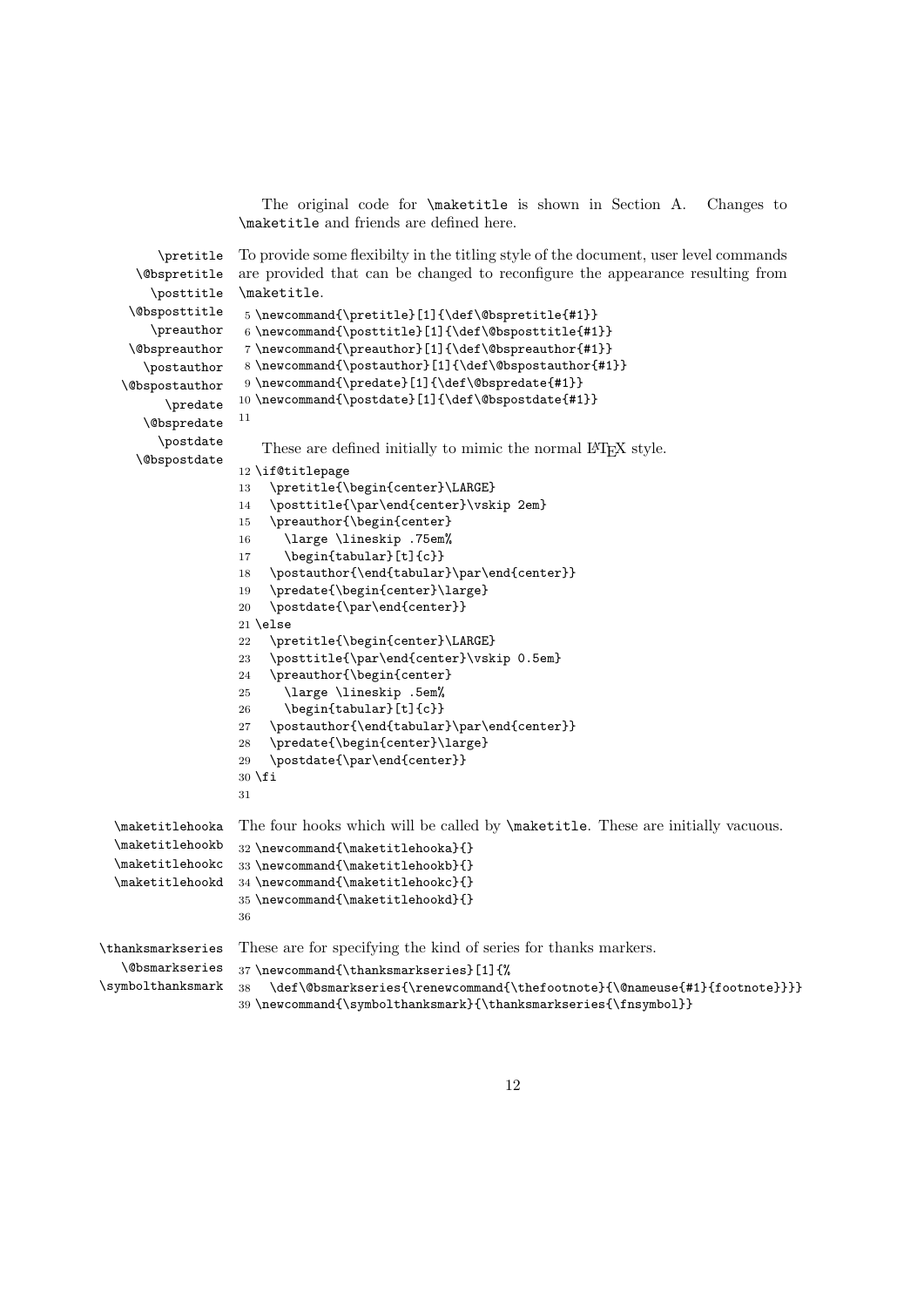| \continuousmarks<br><b>\@bscontmark</b>                                          | These are for (non) zeroing of the footnote counter.<br>40 \newcommand{\@bscontmark}{\setcounter{footnote}{0}}<br>41 \newcommand{\continuousmarks}{\def\@bscontmark{}}                                       |
|----------------------------------------------------------------------------------|--------------------------------------------------------------------------------------------------------------------------------------------------------------------------------------------------------------|
| \thanksheadextra<br><i><b>\@bsthanksheadpre</b></i><br><b>\@bsthanksheadpost</b> | These are for inserting stuff before and after a mark in the titling.<br>42 \newcommand{\thanksheadextra}[2]{%<br>\def\@bsthanksheadpre{#1}%<br>43<br>\def\@bsthanksheadpost{#2}}<br>44                      |
| \thanksfootextra<br>\thanksfootpre<br>\thanksfootpost                            | These are for inserting stuff before and after a thanks mark in the footnoting.<br>45 \newcommand{\thanksfootextra}[2]{%<br>\def\thanksfootpre{#1}%<br>46<br>\def\thanksfootpost{#2}}<br>47<br>48            |
| \thanksmark                                                                      | This adds a thanks mark. The <b>\footnotemark</b> could have been used directly but<br>it is fragile in a moving argument.<br>49 \DeclareRobustCommand{\thanksmark}[1]{\footnotemark[#1]}                    |
| \thanksgap                                                                       | This specifies some horizontal space.<br>50 \newcommand{\thanksgap}[1]{\hspace{#1}}                                                                                                                          |
| \tamark                                                                          | This stores the current definition of <b>\@thefnmark.</b><br>For some reason using<br><b>\@thefnmark</b> directly only gave the last value.<br>51 \newcommand{\tamark}{\@thefnmark}<br>52                    |
| \thanksmarkwidth                                                                 | A length determining the size of the box for typesetting a thanks marker.<br>53 \newlength{\thanksmarkwidth}                                                                                                 |
| \thanksmargin                                                                    | A length determining the inset of thanks footnotes.<br>54 \newlength{\thanksmargin}                                                                                                                          |
| \thanksscript                                                                    | A wrapper round the actual mark stuff to be typeset. This is initialised to give a<br>superscript mark.<br>55\newcommand{\thanksscript}[1]{\textsuperscript{#1}}                                             |
| \makethanksmarkhook                                                              | A vacuous macro used as a hook into \makethanksmark.<br>56 \newcommand{\makethanksmarkhook}{}                                                                                                                |
| \thanksfootmark                                                                  | This typesets the thanks footnote mark.<br>57<br>58 \newcommand{\thanksfootmark}{%<br>\hb@xt@\thanksmarkwidth{\hfil\normalfont\thanksscript{%<br>59<br>\thanksfootpre \tamark \thanksfootpost}}}<br>60<br>61 |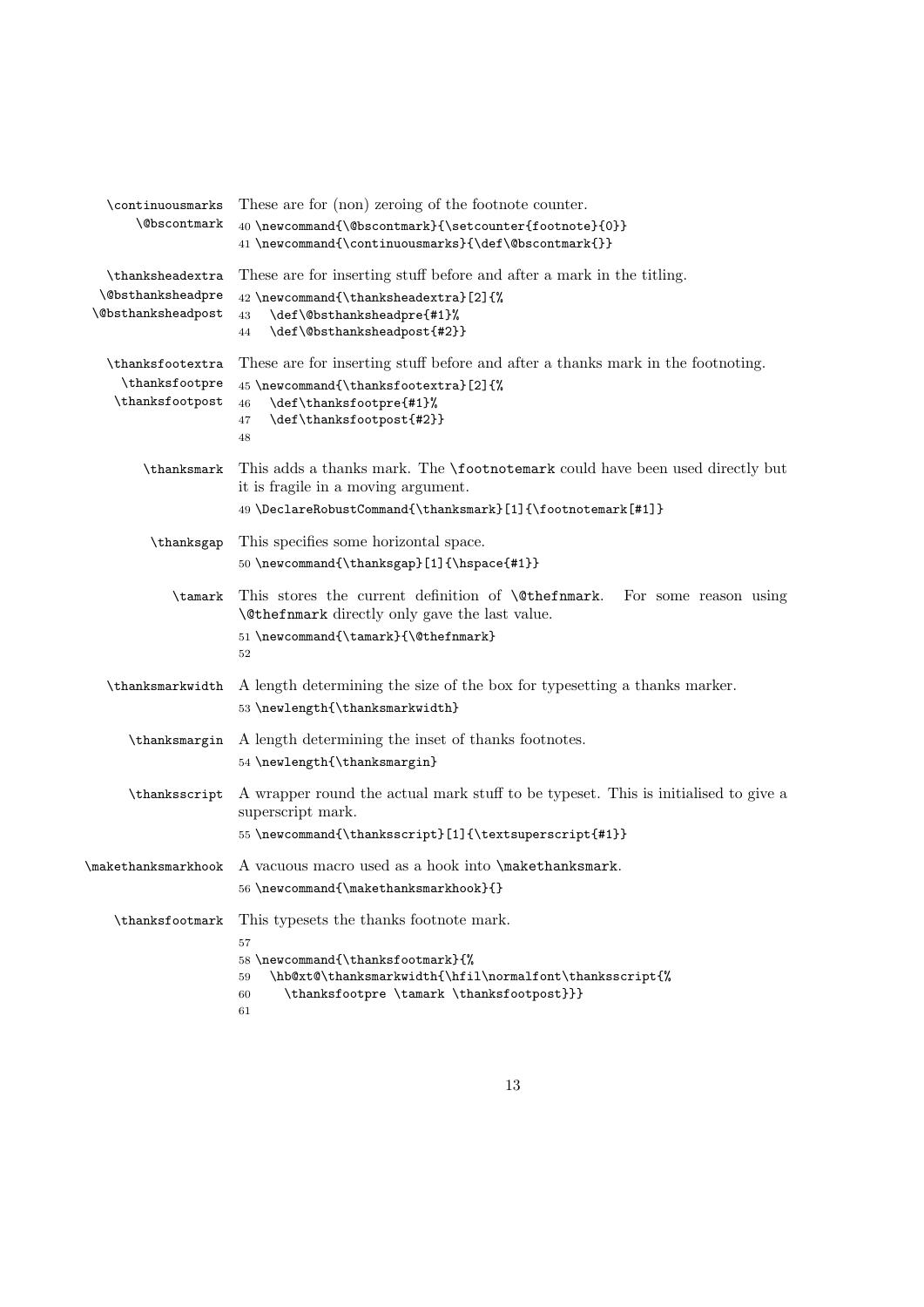| \makethanksmark                               | This sets the general indentations for the thanks footnote, and typesets the mark.<br>The code is a simplified version of that for typeseeting ToC entries.                                                                                                                            |  |  |
|-----------------------------------------------|----------------------------------------------------------------------------------------------------------------------------------------------------------------------------------------------------------------------------------------------------------------------------------------|--|--|
|                                               | 62 \newcommand{\makethanksmark}{%<br>\leavevmode%<br>63<br>\makethanksmarkhook\relax<br>64<br>\parindent 1em\noindent<br>65<br>\leftskip\thanksmargin\relax<br>66<br>\advance\leftskip \thanksmarkwidth \null\nobreak\hskip -\leftskip<br>67<br>\thanksfootmark<br>68<br>$69 \}$<br>70 |  |  |
| \usethanksrule                                | Simple macros that let <b>\footnoterule</b> to another rule definition.                                                                                                                                                                                                                |  |  |
| \cancelhanksrule                              | 71 \newcommand{\usethanksrule}{\let\footnoterule\thanksrule}<br>72 \newcommand{\cancelthanksrule}{\let\footnoterule\@bsfootnoterule}<br>73                                                                                                                                             |  |  |
|                                               | Now set up the thanks defaults.                                                                                                                                                                                                                                                        |  |  |
|                                               | 74 \if@titlepage<br>$\verb \thanksmarkseries{arabic} $<br>% normal footnote numbers<br>75<br>$76$ \else<br>\thanksmarkseries{fnsymbol}<br>77                                                                                                                                           |  |  |
|                                               | 78 \fi<br>79 \thanksheadextra{}{}                                                                                                                                                                                                                                                      |  |  |
|                                               | 80 \thanksfootextra{}{}<br>81 \setlength{\thanksmarkwidth}{1.8em}<br>82 \setlength{\thanksmargin}{-\thanksmarkwidth}                                                                                                                                                                   |  |  |
|                                               | 83                                                                                                                                                                                                                                                                                     |  |  |
| \thanksrule<br><i><b>\@bsfootnoterule</b></i> | These are saved versions of the <b>\footnoterule</b> definition as it is at the end of the<br>preamble.                                                                                                                                                                                |  |  |
|                                               | 84 \AtBeginDocument{%<br>\let\thanksrule\footnoterule<br>85                                                                                                                                                                                                                            |  |  |
|                                               | \let\@bsfootnoterule\footnoterule<br>86<br>87 }<br>88                                                                                                                                                                                                                                  |  |  |
| \droptitle                                    | A titling block has <b>\droptitle</b> amount of additional vertical space above it (nor-<br>mally zero).                                                                                                                                                                               |  |  |
|                                               | 89 \newlength{\droptitle}<br>90 \setlength{\droptitle}{0pt}<br>91                                                                                                                                                                                                                      |  |  |
| \maketitle                                    | The following is a modification of \maketitle as in the article, report, and book<br>classes (see Section A for the original definition).                                                                                                                                              |  |  |
|                                               | 92 \providecommand{\maketitle}{}<br>93 \if@titlepage<br>\renewcommand{\maketitle}{\begin{titlepage}%<br>94                                                                                                                                                                             |  |  |
|                                               | \let\footnotesize\small<br>95                                                                                                                                                                                                                                                          |  |  |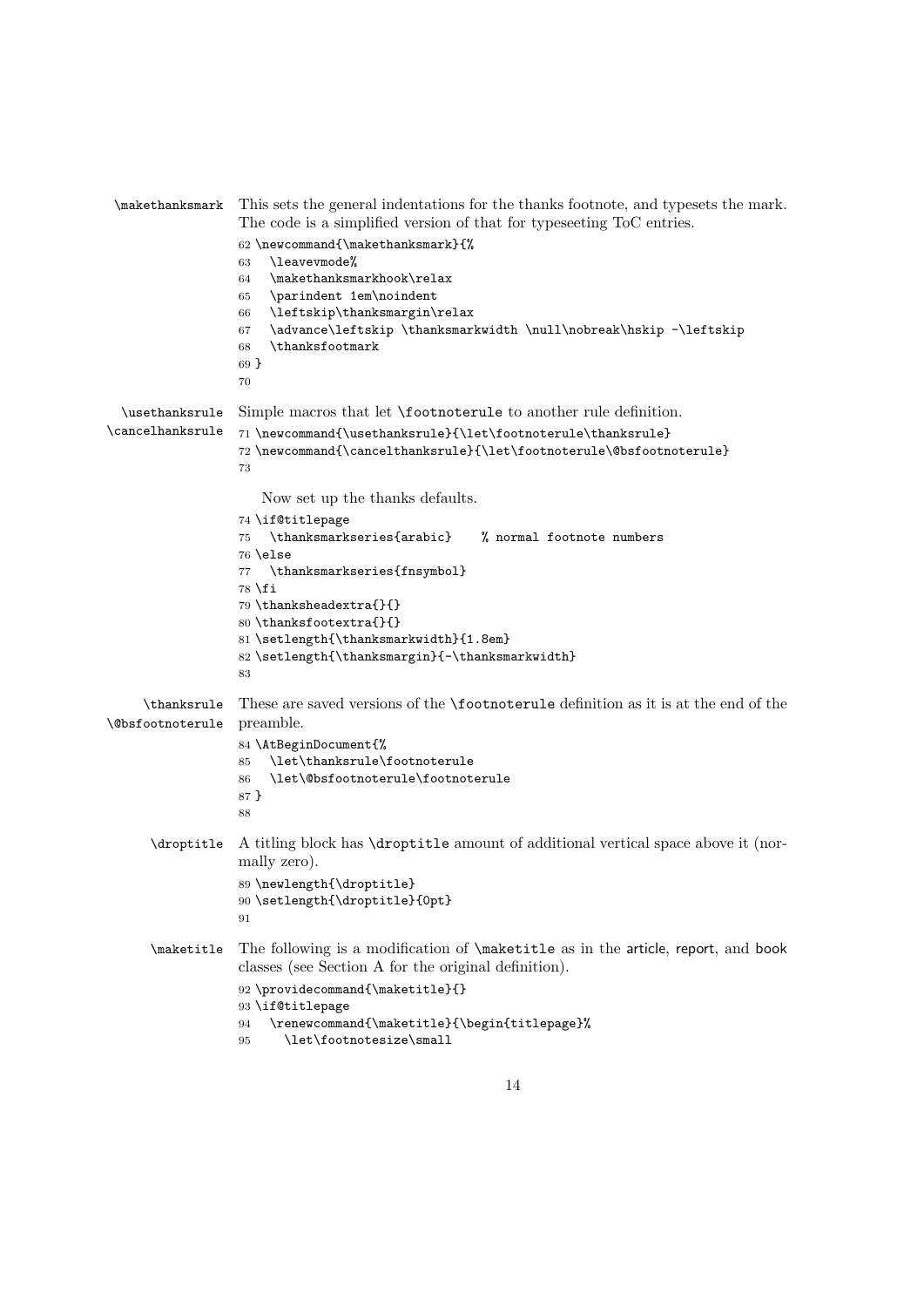```
96 \let\footnoterule\relax
97 \let \footnote \thanks
98 \@bsmarkseries
99 \def\@makefnmark{\rlap{\@textsuperscript{%
100 \normalfont\@bsthanksheadpre \tamark \@bsthanksheadpost}}}%
101 \long\def\@makefntext##1{\makethanksmark ##1}
102 \null\vfil
103 \vskip 60\p@
104 \vspace*{\droptitle}
105 \maketitlehooka
106 {\@bspretitle \@title \@bsposttitle}
107 \maketitlehookb
108 {\@bspreauthor \@author \@bspostauthor}
109 \maketitlehookc
110 {\@bspredate \@date \@bspostdate}
111 \maketitlehookd
112 \par
113 \@thanks
114 \vfil\null
115 \end{titlepage}%
116 \@bscontmark % \setcounter{footnote}{0}%
117 %%% \@bsmtitlempty
118 } % end titlepage defs
119 \else
120 \renewcommand{\maketitle}{\par
121 \begingroup
122 \@bsmarkseries
123 \def\@makefnmark{\rlap{\@textsuperscript{%
124 \normalfont\@bsthanksheadpre \tamark \@bsthanksheadpost}}}%
125 \long\def\@makefntext##1{\makethanksmark ##1}
126 \if@twocolumn
127 \ifnum \col@number=\@ne
128 \@maketitle
129 \else
130 \twocolumn[\@maketitle]%
131 \overrightarrow{fi}132 \else
133 \newpage
134 \global\@topnum\z@
135 \@maketitle
136 \fi
137 \thispagestyle{plain}\@thanks
138 \endgroup
139 \@bscontmark % \setcounter{footnote}{0}%
140 %%% \@bsmtitlempty
141 } % end non-titlepage
```
\@maketitle I use \def\@maketitle to account for the cases where the main class does not have titling commands, and to ensure an existing **\@maketitle** gets overridden. 142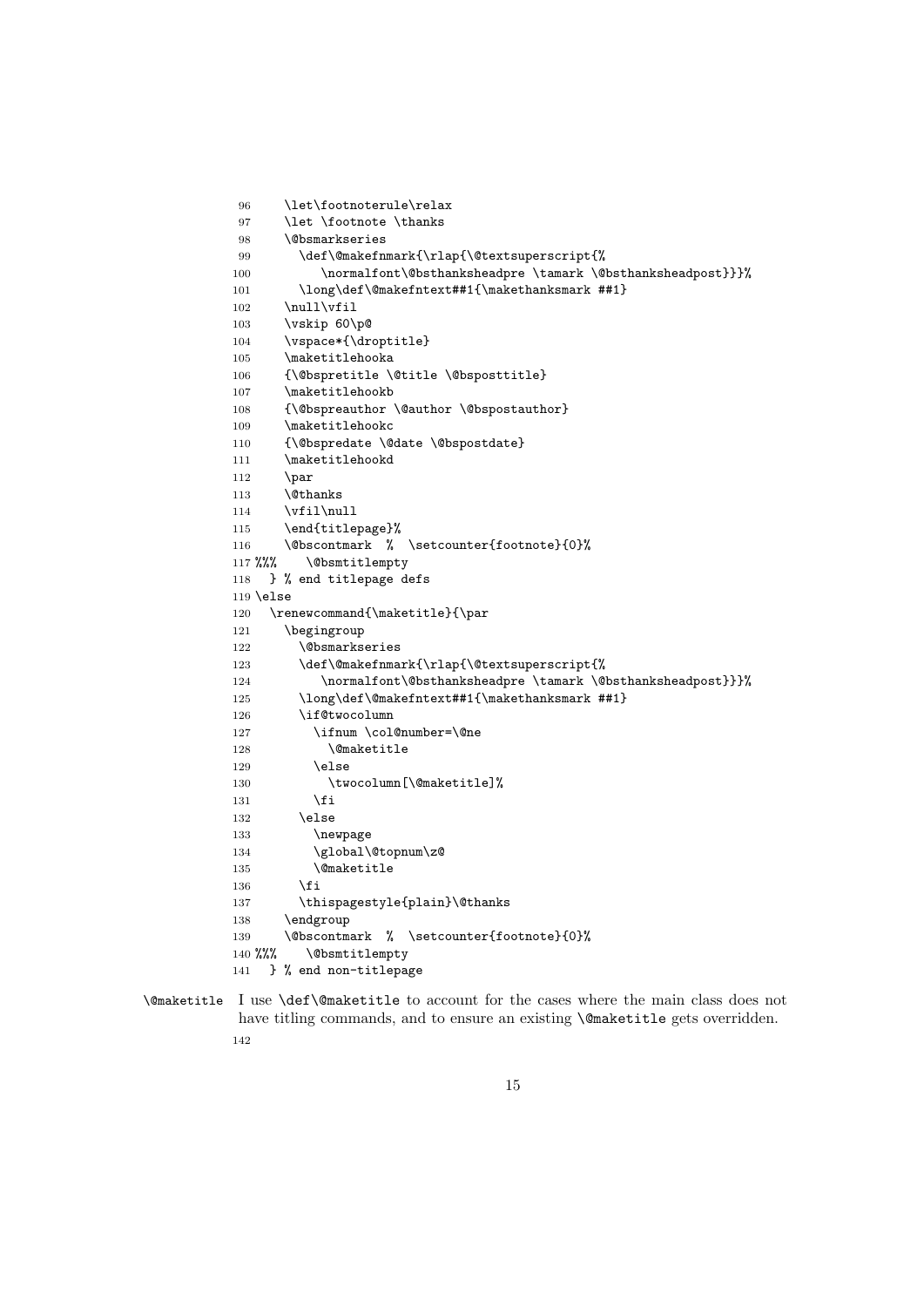```
143 \def\@maketitle{%
144 \newpage
145 \null
146 \vskip 2em%
147 \vspace*{\droptitle}
148 \maketitlehooka
149 {\@bspretitle \@title \@bsposttitle}
150 \maketitlehookb
151 {\@bspreauthor \@author \@bspostauthor}
152 \maketitlehookc
153 {\@bspredate \@date \@bspostdate}
154 \maketitlehookd
155 \par
156 \vskip 1.5em}
157 \fi
158
```
titlingpage The titlingpage environment sets the pagestyle to be empty, disables the footnote rule and ensures that the page is single column. At the end it switches back to twocolumn if neccessary, and then starts a new page as number 1.

```
159 \newenvironment{titlingpage}%
```

```
160 {%
161 \let\footnoterule\relax
162 \let\footnotesize\small
163 \if@twocolumn
164 \@restonecoltrue\onecolumn
165 \else
166 \@restonecolfalse
167 \fi
168 \thispagestyle{empty}
169 \setcounter{page}\@ne
170 }{%
171 \thispagestyle{empty}
172 \if@restonecol\twocolumn \else \newpage \fi
173 \if@twoside\else \setcounter{page}\@ne\fi}
174
```
\calccentering This macro calculates the amount to be added to a ...sidemargin in order to center the textblock. Call as

\calccentering{\length}{...sidemargin} and it sets \length to the required value.

\newcommand{\calccentering}[2]{

```
176 #1 = \n\perp \text{supp}177 \advance #1 by -\textwidth
```
- \divide #1 by \tw@
- 179 \advance #1 by  $-\#2$

```
180 \advance #1 by -\hoffset
```
181 \advance #1 by -1in

```
182 }
```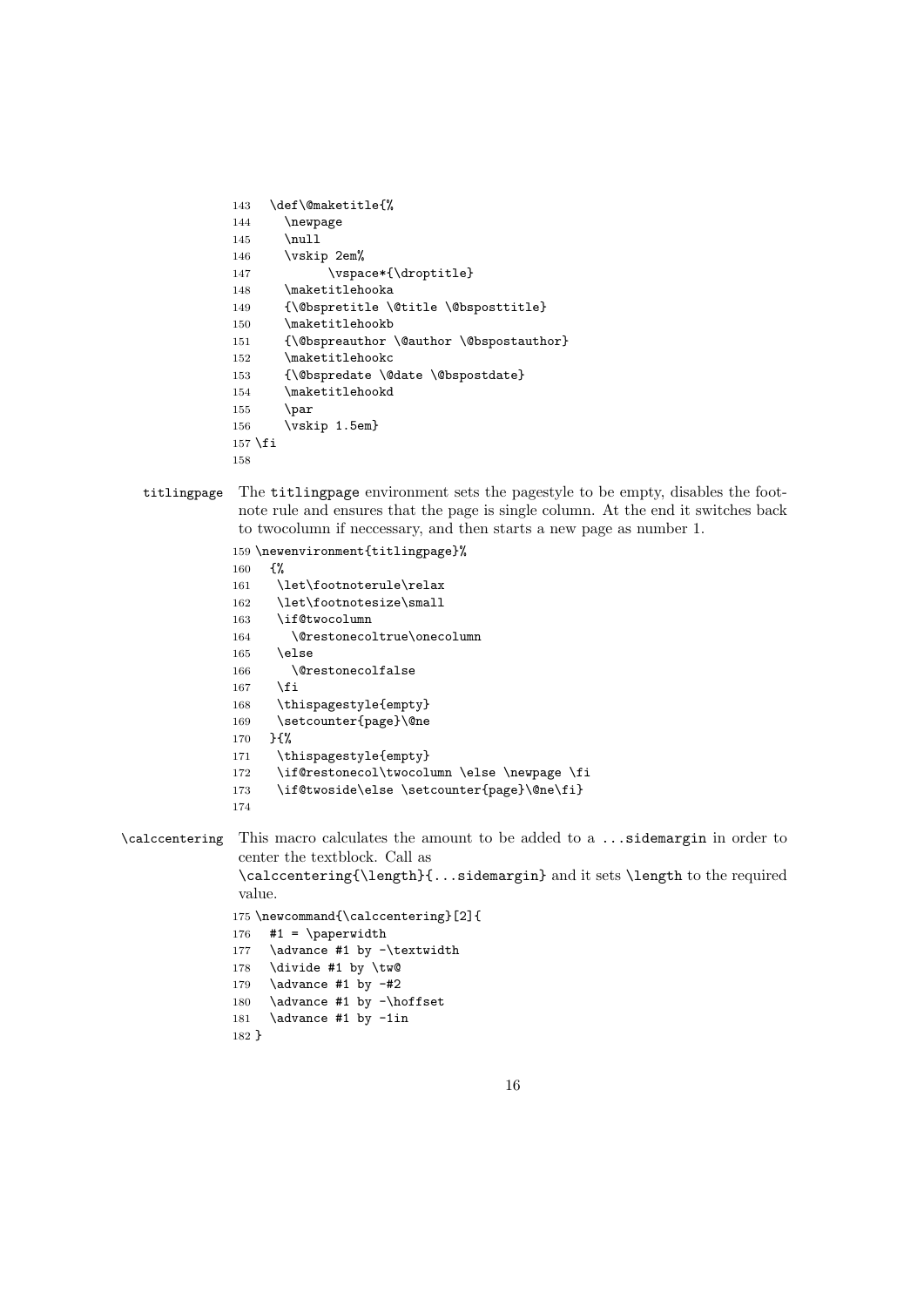```
183
  \emptythanks This macro discards all prior \thanks texts.
               184 \newcommand{\emptythanks}{\global\let\@thanks\@empty}
               185
\@bsmtitlempty \@bsmtitlempty is a helper macro to save some macro space. It empties some
                elements of \maketitle.
               186 \newcommand{\@bsmtitlempty}{%
               187 \global\let\maketitle\relax
               188 \global\let\@maketitle\relax
               189 \global\let\title\relax
               190 \global\let\author\relax
               191 \global\let\date\relax
               192 \global\let\thanksmarkseries\relax
               193 \global\let\thanksheadextra\relax
               194 \global\let\thanksfootextra\relax
               195 \global\let\thanksmark\relax
               196 \global\let\thanksgap\relax
               197 }
               198
 \keepthetitle This macro undefines all the titling commands except for \thetitle, \theauthor
                and \thedate.
               199 \newcommand{\keepthetitle}{%
               200 \@bsmtitlempty
               201 \global\let\thanks\relax
               202 \global\let\and\relax
               203 \global\let\@thanks\@empty
               204 \global\let\@title\@empty
               205 \global\let\@author\@empty
               206 \global\let\@date\@empty
               207 }
               208
    \killtitle \killtitle undefines the remaining macros of \maketitle.
               209 \providecommand{\killtitle}{}
               210 \renewcommand{\killtitle}{%
               211 \keepthetitle
               212 \global\let\thetitle\relax
               213 \global\let\theauthor\relax
               214 \global\let\thedate\relax
               215 }
               216
\appendiargdef The code is copied from the abstract package.
               217 \providecommand{\appendiargdef}[2]{\begingroup
               218 \toks@\expandafter{#1{##1}#2}%
               219 \edef\@bsx{\endgroup \def\noexpand#1####1{\the\toks@}}%
```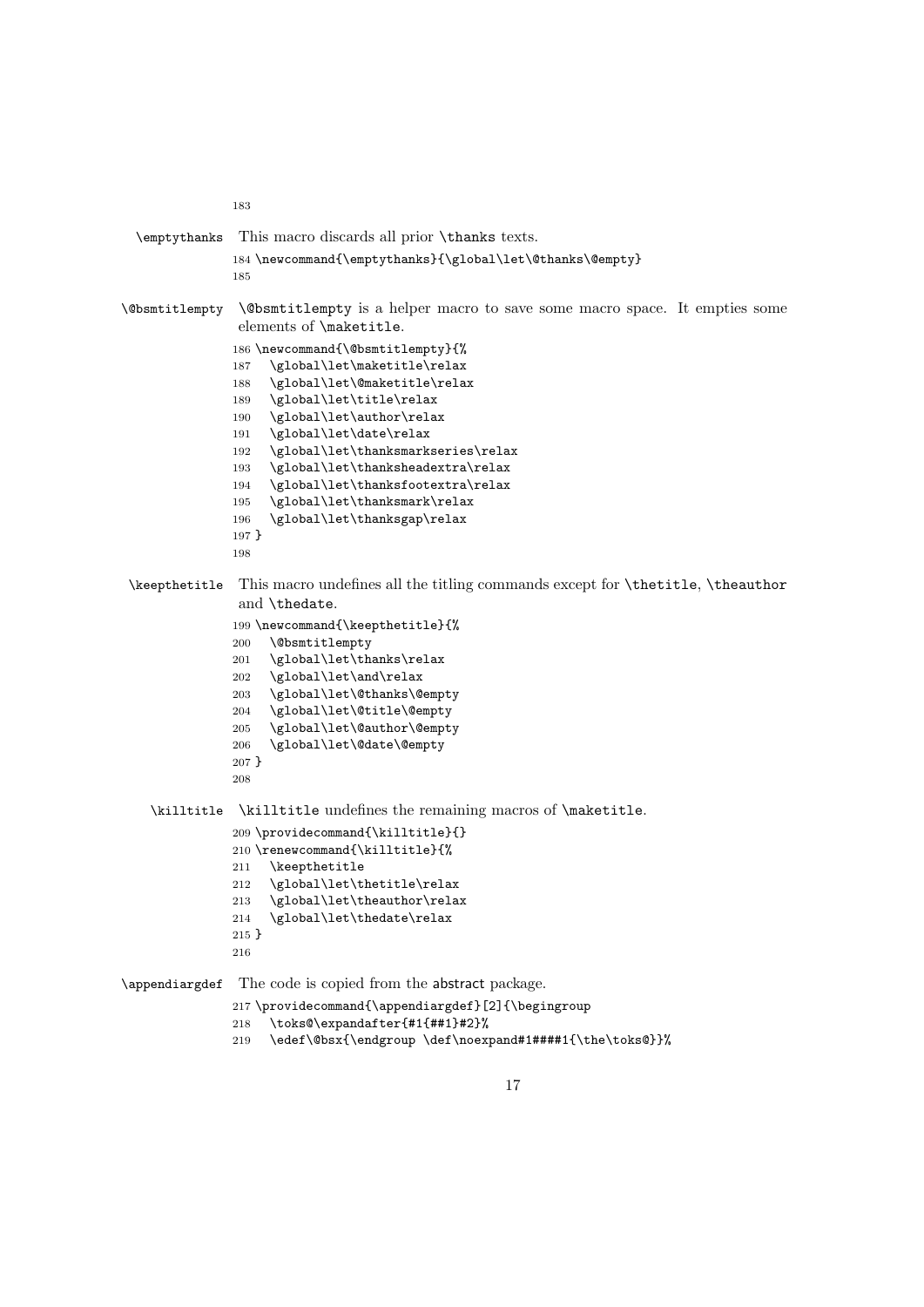220 \@bsx}

221

\theauthor

\thetitle In order to make the \title, etc., values available for printing their definitions \thedate tions). We have to make sure that extraneous material, like \thanks, is excluded need extending to save their arguments (see Section A for their original definifrom the saved texts.

```
222 \appendiargdef{\title}{%
223 \begingroup
224 \renewcommand{\thanks}[1]{}
225 \rm{normal}{{\thanksmark}}[1]{}226 \renewcommand{\thanksgap}[1]{}
227 \protected@xdef\thetitle{#1}
228 \endgroup}
229 \appendiargdef{\author}{%
230 \begingroup
231 \renewcommand{\thanks}[1]{}
232 \renewcommand{\and}{\unskip, }
233 \renewcommand{\thanksmark}[1]{}
234 \renewcommand{\thanksgap}[1]{}
235 \protected@xdef\theauthor{#1}
236 \endgroup}
237 \appendiargdef{\date}{%
238 \begingroup
239 \renewcommand{\thanks}[1]{}
240 \renewcommand{\thanksmark}[1]{}
241 \renewcommand{\thanksgap}[1]{}
242 \protected@xdef\thedate{#1}
243 \endgroup}
244
```
The end of this package.

245  $\langle$ /usc $\rangle$ 

# A Original code for making a title

These are the kernel commands (from ltsect.dtx) for the elements of \maketitle.

```
\def\title#1{\gdef\@title{#1}}
  \def\@title{\@latex@error{No \noexpand\title given}\@ehc}
\def\author#1{\gdef\@author{#1}}
  \def\@author{\@latex@warning@no@line{No \noexpand\author given}}
\def\date#1{\gdef\@date{#1}}
  \def\@date{\today}
\def\thanks#1{\footnotemark
   \protected@xdef\@thanks{\@thanks
     \protect\footnotetext[\the\c@footnote]{#1}}%
}
```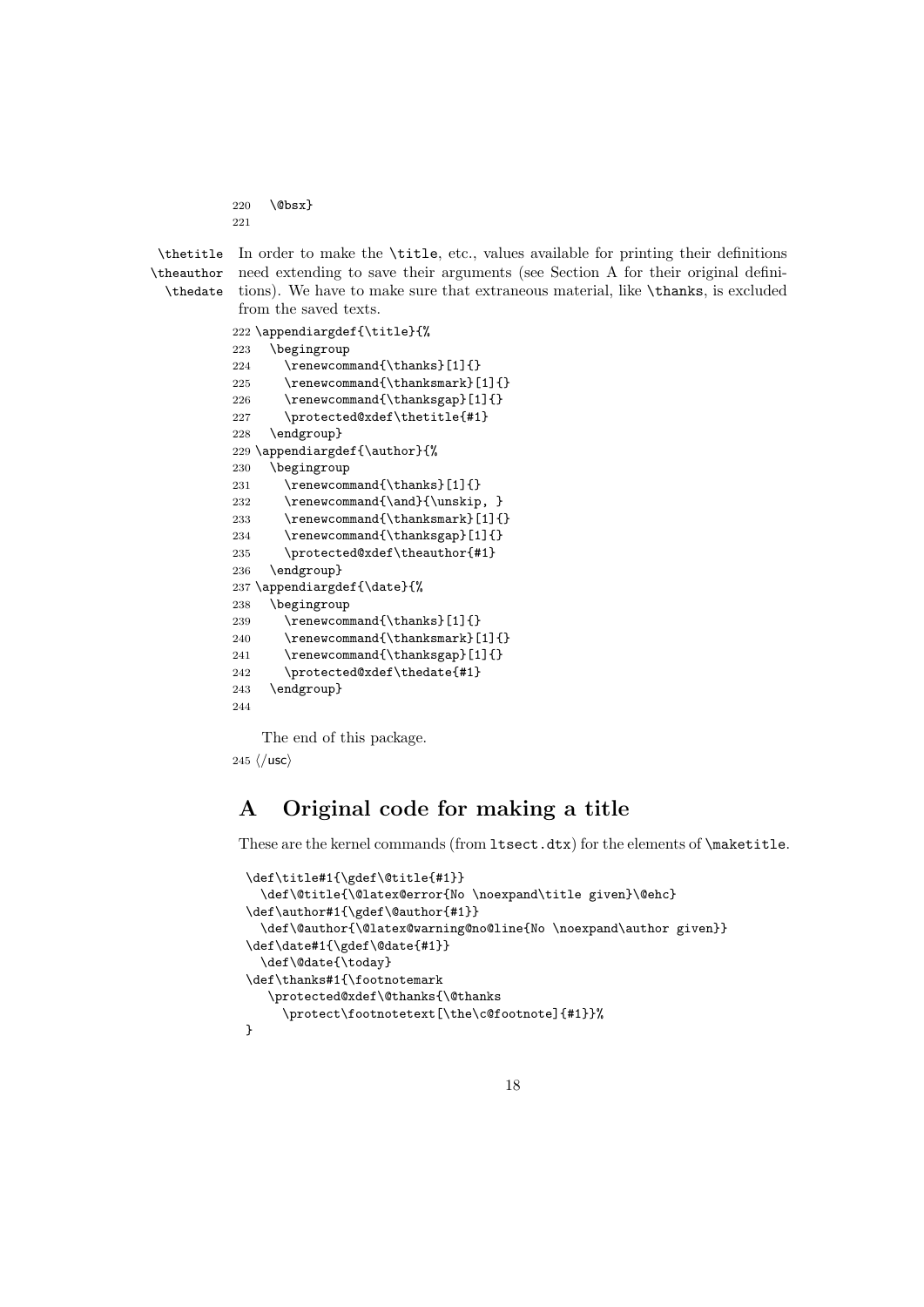```
\let\@thanks\@empty
\def\and{% % \begin{tabular}
 \end{tabular}%
 \hskip 1em \@plus.17fil%
 \begin{tabular}[t]{c}}% % \end{tabular}
```
This is the version of \maketitle and \@maketitle from classes.dtx.

```
\if@titlepage
\newcommand{\maketitle}{\begin{titlepage}%
  \let\footnotesize\small
  \let\footnoterule\relax
  \let \footnote \thanks
  \null\vfil
  \vskip 60\p@
  \begin{center}%
    {\LARGE \@title \par}%
    \vskip 3em%
    {\large
     \lineskip .75em%
     \begin{tabular}[t]{c}%
       \@author
     \label{q:q:rel} $$\end{tabular}\par\vskip 1.5em%
    {\large \@date \par}%
  \end{center}\par
  \@thanks
  \vfil\null
  \end{titlepage}%
  \setcounter{footnote}{0}%
  \global\let\thanks\relax
  \global\let\maketitle\relax
  \global\let\@maketitle\relax
  \global\let\@thanks\@empty
  \global\let\@author\@empty
  \global\let\@date\@empty
  \global\let\@title\@empty
  \global\let\title\relax
  \global\let\author\relax
  \global\let\date\relax
  \global\let\and\relax
}
\else
\newcommand{\mathbf{\mathbf}\text{a}}\begingroup
    \renewcommand\thefootnote{\@fnsymbol\c@footnote}%
    \label{thm:main} $$\def\@makef\nmark{\rlap{\@text{superscript}\normalsize\hspace{1.2mm}\hspace{1.2mm}\hspace{1.2mm}\}$$\long\def\@makefntext##1{\parindent 1em\noindent
      \hb@xt@1.8em{%
```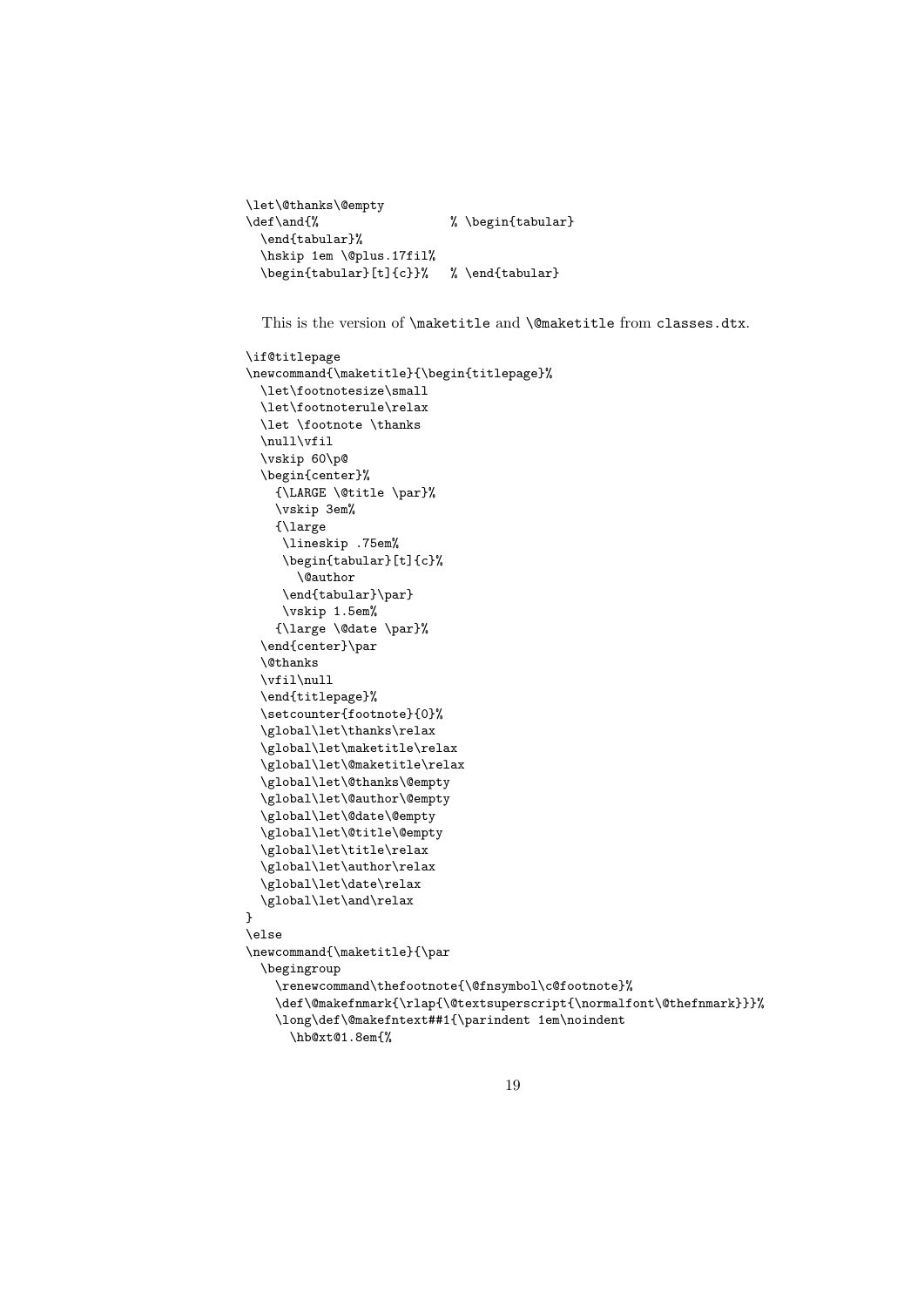```
\hss\@textsuperscript{\normalfont\@thefnmark}}##1}%
    \if@twocolumn
      \ifnum \col@number=\@ne
        \@maketitle
      \else
        \twocolumn[\@maketitle]%
      \fi
    \else
      \newpage
      \global\@topnum\z@
      \@maketitle
    \fi
    \thispagestyle{plain}\@thanks
  \endgroup
  \setcounter{footnote}{0}%
  \global\let\thanks\relax
  \global\let\maketitle\relax
  \global\let\@maketitle\relax
  \global\let\@thanks\@empty
  \global\let\@author\@empty
  \global\let\@date\@empty
  \global\let\@title\@empty
  \global\let\title\relax
  \global\let\author\relax
  \global\let\date\relax
  \global\let\and\relax
}
\def\@maketitle{%
  \newpage
  \null
  \vskip 2em%
 \begin{center}%
    \let \footnote \thanks
    {\LARGE \@title \par}%
    \vskip 1.5em%
    {\large
     \lineskip .5em%
     \begin{tabular}[t]{c}%
      \@author
     \end{tabular}\par}
     \vskip 1em%
    {\large \@date}%
  \end{center}
  \par
  \vskip 1.5em}
\fi
```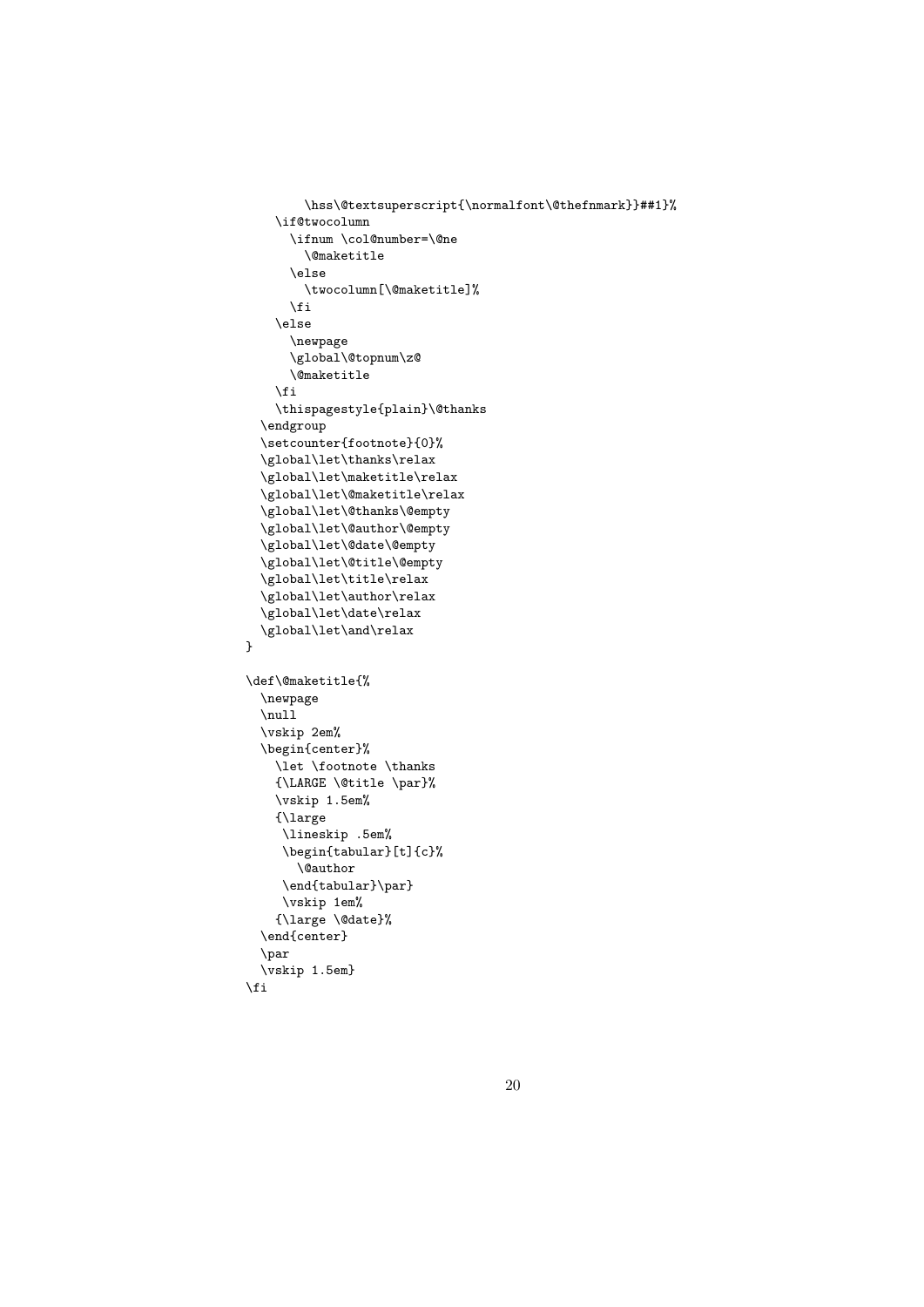# References

- [Dow00] Michael J. Downes. The patchcmd package. July, 2000. (Available from CTAN in subdirectory /patchcmd)
- [GMS94] Michel Goossens, Frank Mittelbach, and Alexander Samarin. The LaTeX Companion. Addison-Wesley Publishing Company, 1994.
- [Wil01] Peter Wilson. The abstract package. February, 2001. (Available from CTAN in subdirectory /abstract)

# Index

Numbers written in italic refer to the page where the corresponding entry is described; numbers underlined refer to the code line of the definition; numbers in roman refer to the code lines where the entry is used.

| Symbols                                                 | $\lambda$ thanks                                                       | $\mathbf{F}$                                                                                |
|---------------------------------------------------------|------------------------------------------------------------------------|---------------------------------------------------------------------------------------------|
| \@author 108, 151, 205                                  | . 113, 137, 184, 203                                                   | $\frac{39}{$                                                                                |
| $\Delta$ kebscontmark 40, 116, 139                      | $\verb+\@thefmmark + \ldots + 51$                                      | -97<br>$\setminus$ footnote                                                                 |
| <b>\@bsfootnoterule</b> 72,84                           | \@title  106, 149, 204                                                 | $\setminus$ footnotemark  49                                                                |
| \@bsmarkseries                                          | $\text{Cotopnum}$ 134                                                  | $\text{footnot} \text{erule}$ 10, 71,                                                       |
| $\ldots \ldots 37, 98, 122$                             |                                                                        | 72, 85, 86, 96, 161                                                                         |
| \@bsmtitlempty                                          | $\mathbf{A}$                                                           | $\setminus$ footnotesep<br>10                                                               |
| $. 117, 140, \underline{186}, 200$                      | \and 202, 232                                                          | $\setminus$ footnotesize  95, 162                                                           |
| \@bspostauthor                                          | $\label{cor:ex1} \texttt{\textbf{appendiculargdef}}~~.~~ \texttt{10},$ |                                                                                             |
| $\ldots \ldots 5, 108, 151$                             | 217, 222, 229, 237                                                     | н                                                                                           |
| $\text{Obspostdate}$ 5, 110, 153                        | \AtBeginDocument  84                                                   | $h$ b $@xt@59$<br>$\hbox{hoffset}$ 180                                                      |
| $\text{Obsposttilte}$ 5, 106, 149                       | $\{\text{author} \dots \dots \ 190, 229\}$                             |                                                                                             |
| $\text{V}$ Obspreauthor $\frac{5}{2}$ , 108, 151        |                                                                        | L                                                                                           |
| $\text{Obspredate}. 5, 110, 153$                        | C                                                                      | $\i{if@restonecol  172}$                                                                    |
| $\text{Obspretitle}$ 5, 106, 149                        | $\lambda$ calccentering $6, 175$                                       | \if@titlepage 12, 74, 93                                                                    |
| \@bsthanksheadpost .                                    | \cancelhanksrule  71                                                   | \if@twocolumn . $126, 163$                                                                  |
| $\ldots$ 42, 100, 124                                   | $\text{cancelthanksrule}$ 9,72<br>$\coloneq$ 127                       | $\iota$ if@twoside  173                                                                     |
| <i><b>\@bsthanksheadpre</b></i><br>$\ddot{\phantom{a}}$ | \continuousmarks $.7, 40$                                              |                                                                                             |
| $\ldots$ 42, 100, 124                                   |                                                                        | K                                                                                           |
| $\text{Obsx}$ 219, 220                                  | D                                                                      | \keepthetitle $7, 199, 211$                                                                 |
| $\text{Qdate  } 110, 153, 206$                          | $\text{date}$ 191, 237                                                 | $\kath$ illtitle $7, 209$                                                                   |
| $\text{Qmakefmmark}$ 99, 123                            | \DeclareRobustCommand                                                  |                                                                                             |
| $\{\n$ Cmakefntext  101, 125                            | . 49                                                                   | L                                                                                           |
| $\{\n$ emaketitle  128,                                 | $\{\text{droptide } 3, 89, 104, 147\}$                                 | $\text{LARGE} \ldots \ldots \ldots 13, 22$                                                  |
| 130, 135, $\frac{142}{188}$                             |                                                                        | \large $\dots$ 16, 19, 25, 28<br>$\left\{\text{left} \right\} \dots \dots \ 66, 67\right\}$ |
| $\{\n$ onameuse  38                                     | E                                                                      | $\{\text{lineskip } \ldots \ldots \ 16, 25\}$                                               |
| $\text{Qrestone}$ colfalse . 166                        | $\text{led}$ 219                                                       |                                                                                             |
| \@restonecoltrue  164                                   | $\emptyset$ 7, 184                                                     | $\mathbf{M}$                                                                                |
| \@textsuperscript .                                     | environments:                                                          | $\mathcal{L}$                                                                               |
| $\ldots \ldots 99, 123$                                 | titlingpage $\ldots$ 4, 159 $\ldots$ 9, 62, 101, 125                   |                                                                                             |
|                                                         |                                                                        |                                                                                             |